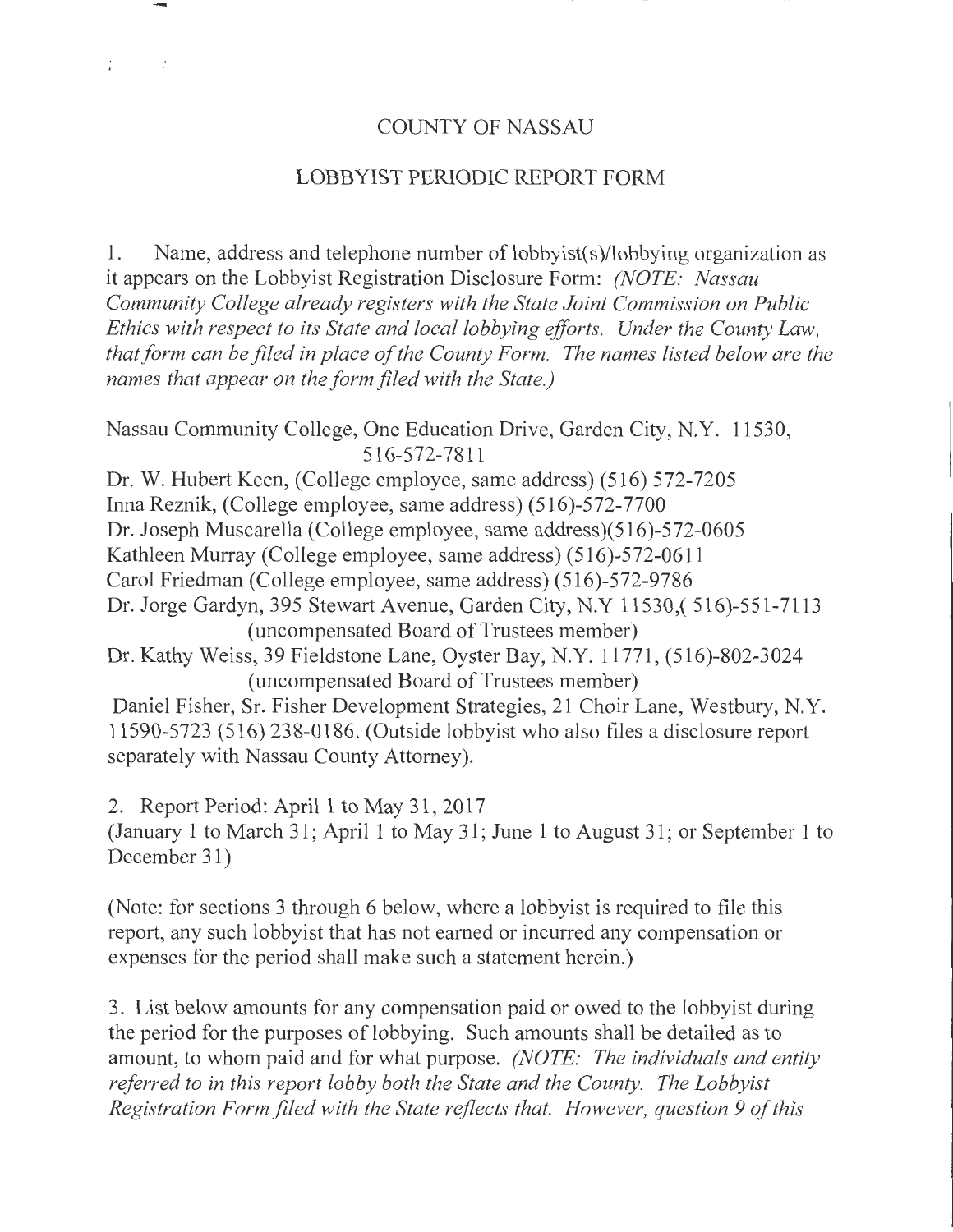*form refers to "lobbying activity conducted, or to be conducted, in Nassau County.* " *I am, therefore, making the assumption that the amounts referred to in question 3 also relate to lobbying activities conducted in Nassau County. I am making the further reasonable assumption that the College employees' lobbying activities are split evenly between the County and the State. Therefore, the amounts below for each College employee equal the portion of their salaries that can be reasonably assigned to lobbying activities, divided by 2.)* 

 $L_{\rm{max}}=L_{\rm{c}}$ 

| Amount  | Details                                                                                                                                                                                                                                                                                                                                                                                             |  |  |  |  |  |
|---------|-----------------------------------------------------------------------------------------------------------------------------------------------------------------------------------------------------------------------------------------------------------------------------------------------------------------------------------------------------------------------------------------------------|--|--|--|--|--|
| \$0     | Nassau Community College: activities related to passage of<br>the College budget; activities related to capital projects.<br>County Administration and County Legislature were the<br>entities lobbied.                                                                                                                                                                                             |  |  |  |  |  |
| \$1732. | W. Hubert Keen: activities including correspondence to<br>local county legislators regarding passage of capital plan in<br>order to be eligible for state matching funds. Activities re-<br>lated to the passage of the college budget. The County Execu-<br>tive's Administration and County Legislature were lobbied.<br>Met with various legislators to discuss budgetary<br>and college issues. |  |  |  |  |  |
| \$616.  | Inna Reznik: activities related to passage of<br>the College budget; also to passage of the county<br>capital plan in order to be eligible for state matching funds.<br>The County Executive's Administration and County<br>Legislature and the Office of the Budget were the entities<br>lobbied. Met with Minority and Majority Counsel and<br>Executive staff to discuss budgetary issues.       |  |  |  |  |  |
| \$632.  | Joseph Muscarella: activities relating to capital projects.<br>County Executive's Administration and the County Legis-<br>lature were the entities lobbied.                                                                                                                                                                                                                                         |  |  |  |  |  |
| \$1746. | Kathleen Murray: activities related to passage of the capital<br>plan in order to be eligible for state matching funds;<br>activities related to the passage of legislation relating to the<br>transfer of property by Nassau County for the educational                                                                                                                                            |  |  |  |  |  |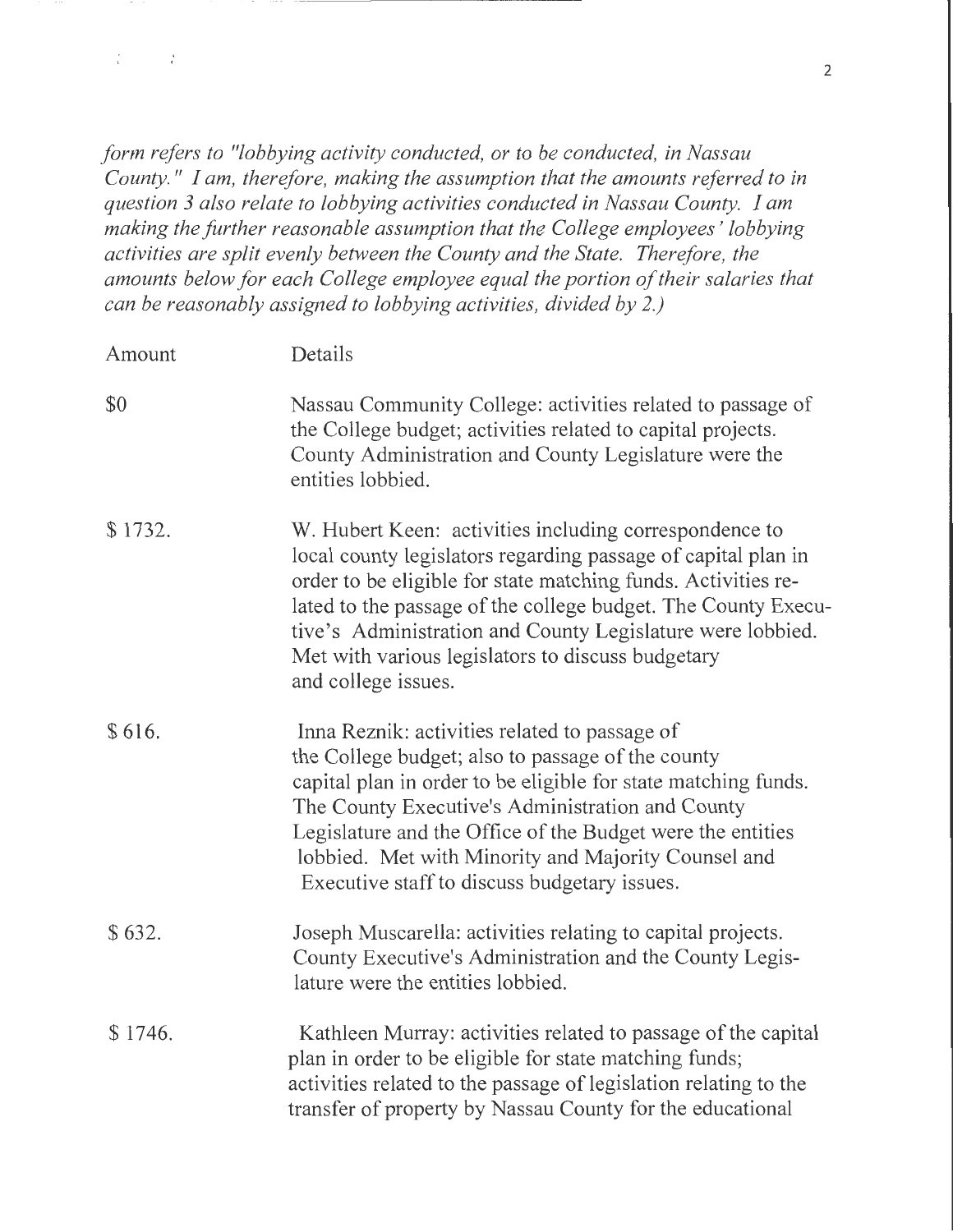|        | benefit of Nassau Community College; The County<br>Executive's Administration and the County Legislature and<br>Legislative Office of the Budget were lobbied. Met with<br>Minority and Majority Counsel, Executive staff, and various<br>legislators to discuss budgetary and college issues.                               |
|--------|------------------------------------------------------------------------------------------------------------------------------------------------------------------------------------------------------------------------------------------------------------------------------------------------------------------------------|
| \$456. | Carol Friedman: activities relating to capital projects. County<br>Executive's Administration was the entity lobbied.                                                                                                                                                                                                        |
| \$0    | Jorge Gardyn: activities related to passage of<br>the College budget; activities related to the passage of the<br>county capital plan; County Executive's Administration was<br>lobbied.                                                                                                                                     |
| \$0    | Kathy Weiss: engaged in no lobbying activities during this<br>time period.                                                                                                                                                                                                                                                   |
| \$0    | Daniel Fisher, Sr. Fisher Development Strategies: Although<br>listed as a lobbyist for Nassau Community College as<br>of January, 2016 on the county level, all of Mr. Fisher's<br>lobbying activities were concentrated exclusively in Albany and<br>with the state legislature for the period January 1-March 31,<br>2017. |

4. List below the cumulative total amounts earned to date for lobbying year.

Nassau Community College (\$0); W. Hubert Keen(\$ 1732.); Inna Reznik(\$ 616.); Joseph Muscarella(\$ 632.); Kathleen Murray (\$1,746.); Carol Friedman (\$456.); Daniel Fisher, Sr.  $(\$0) = \$5,182$  in total.

5. List below amounts for any expenses expended or incurred by the lobbyist during the period for the purpose of lobbying. Such amounts shall be detailed as to amount, to whom paid and for what purpose.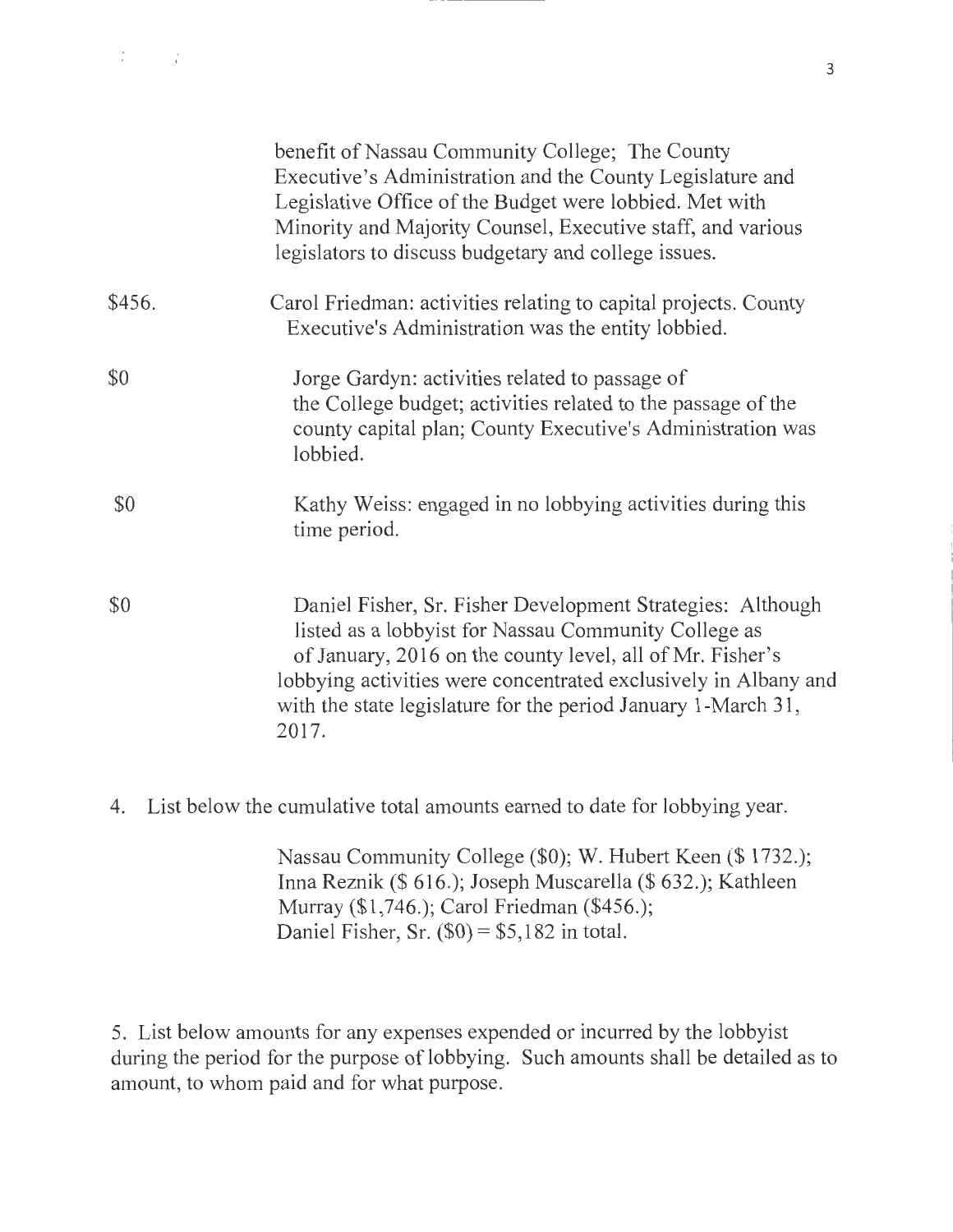| Amount   | Details                                                                                                                                                                                                                                                                                                                                                                                                                                                                                                                                                                                                                                            |
|----------|----------------------------------------------------------------------------------------------------------------------------------------------------------------------------------------------------------------------------------------------------------------------------------------------------------------------------------------------------------------------------------------------------------------------------------------------------------------------------------------------------------------------------------------------------------------------------------------------------------------------------------------------------|
| \$5,182. | Nassau Community College: activities related to passage of<br>the College budget; activities related to passage of the County<br>capital plan; activities related to the Nassau County transfer of<br>real property on behalf of the College for the educational benefit<br>of Nassau Community College; activities related to capital<br>projects; Money spent in the form of salary (in the above<br>described amounts to W. Hubert Keen, Inna Reznik,<br>Joseph Muscarella, Carol Friedman and Kathleen Murray). The<br>County Executive's Administration, the County Legislature, The<br>Office of Budget were the entities that were lobbied. |
| \$0      | W. Hubert Keen                                                                                                                                                                                                                                                                                                                                                                                                                                                                                                                                                                                                                                     |
| \$0      | Inna Reznik                                                                                                                                                                                                                                                                                                                                                                                                                                                                                                                                                                                                                                        |
| \$0      | Joseph Muscarella                                                                                                                                                                                                                                                                                                                                                                                                                                                                                                                                                                                                                                  |
| \$0      | Kathleen Murray                                                                                                                                                                                                                                                                                                                                                                                                                                                                                                                                                                                                                                    |
| \$0      | Carol Friedman                                                                                                                                                                                                                                                                                                                                                                                                                                                                                                                                                                                                                                     |
| \$0      | Jorge Gardyn                                                                                                                                                                                                                                                                                                                                                                                                                                                                                                                                                                                                                                       |

\$0 Kathy Weiss

 $T_{\rm c}$  and  $T_{\rm c}$ 

- \$0 Daniel Fisher, Sr.
- 6. List below the cumulative total amounts expended to date for lobbying year: \$14,251.

(In lieu of completing 7 through 10 below, you may attach a copy of your Lobbyist Registration Disclosure Form, provided the information has not changed. *Attached is the form that NCC filed with the County [based on what had earlier been filed with the State].* 

7. List whether and where the lobbyist(s)/lobbying organization is registered as a lobbyist(e.g. Nassau County, New York State):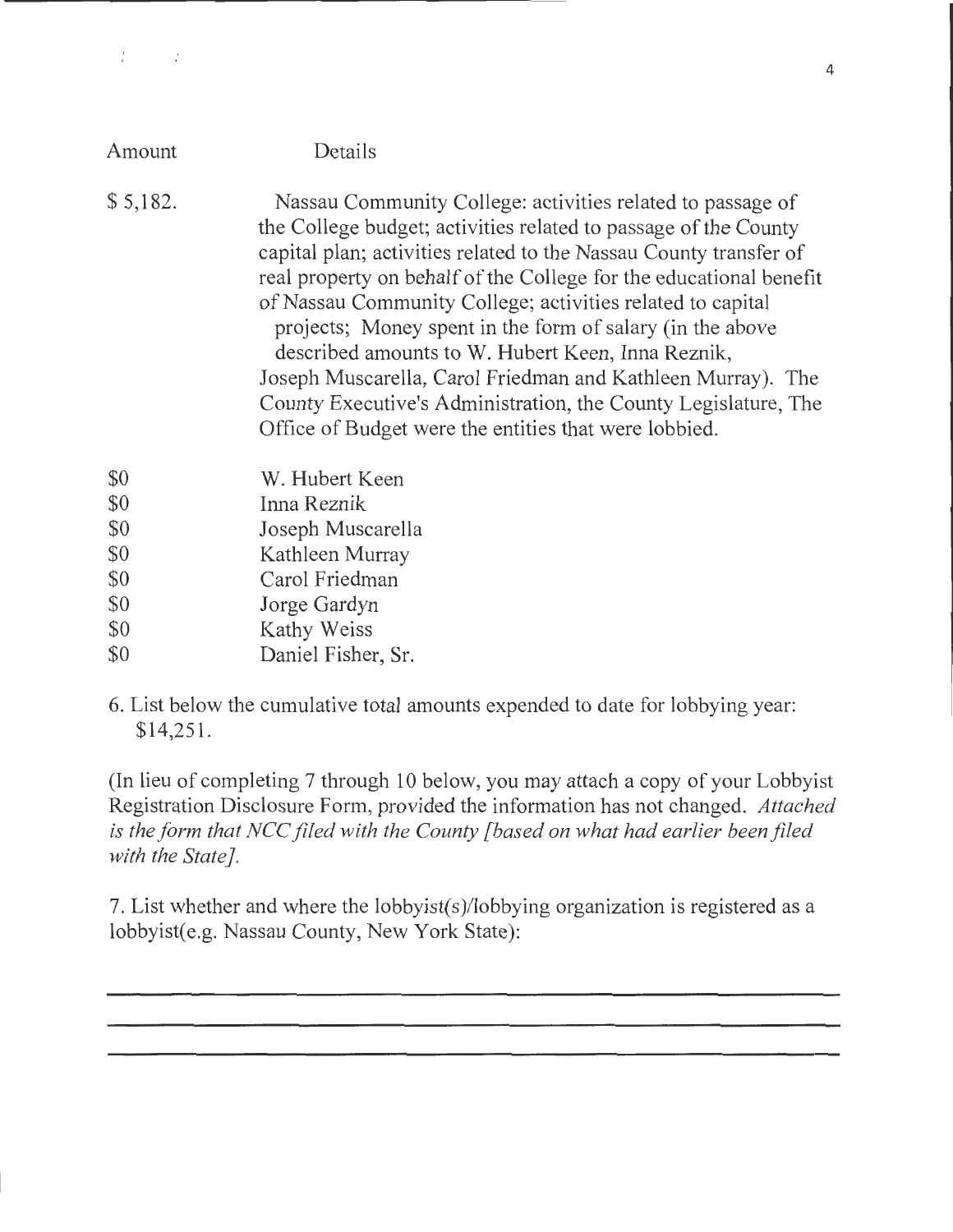$T_{\rm eff} = 100$ 

9. Describe lobbying activity conducted, or to be conducted, in Nassau County, and identify client(s) for each activity listed, during the Reporting Period.

10. The name of persons, organizations or governmental entities before whom the lobbyist has lobbied during the period.

I understand that copies of this form will be sent to the Nassau County Department of Information Technology ("IT") to be posted on the County's website.

I also understand that upon termination of retainer, employment or designation, I must give written notice to the County Attorney within thirty (30) days of termination.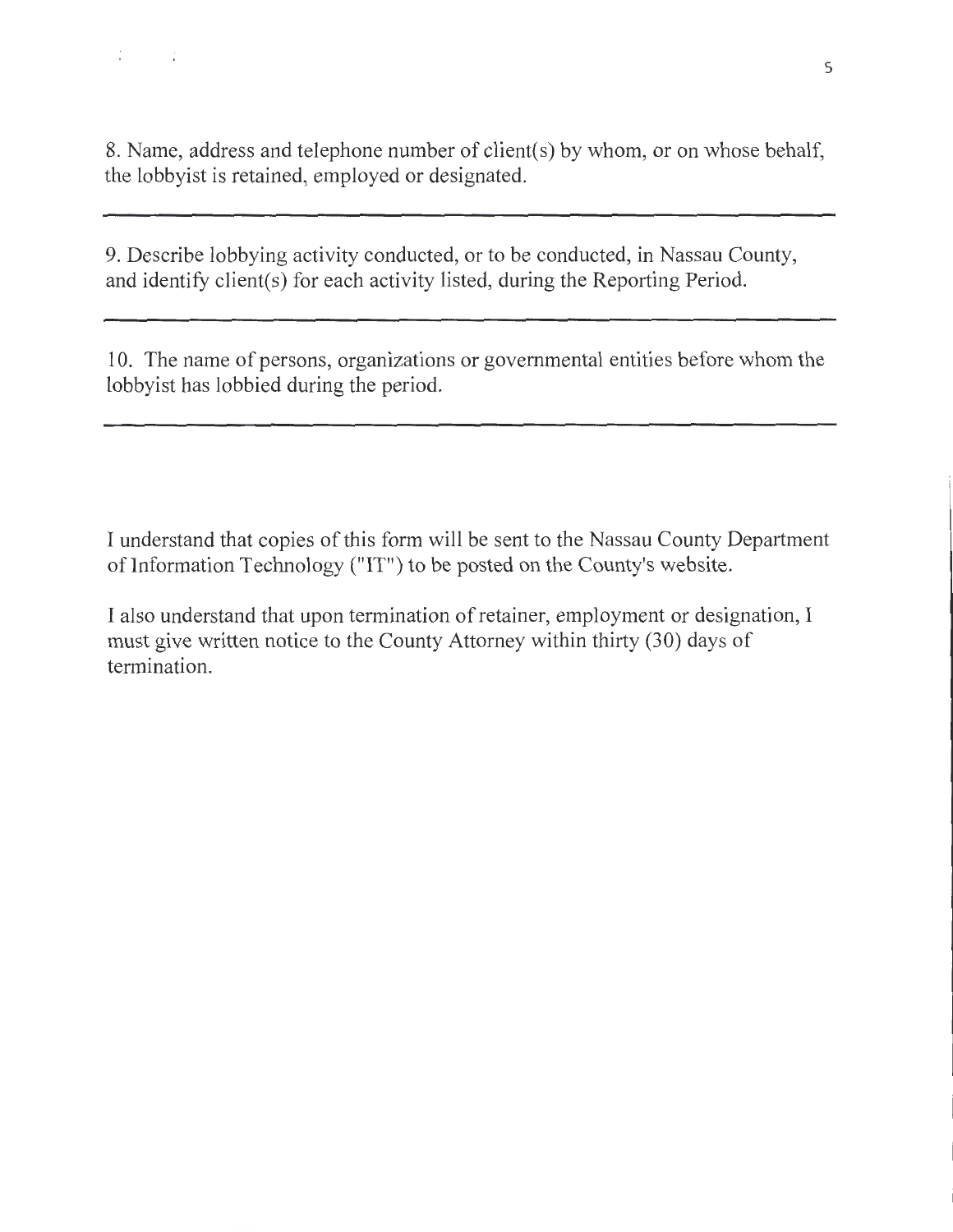VERIFICATION: I certify that all statements on this statement are true, correct and complete to the best of my knowledge, and I understand that the willful making of any false statement of material fact herein will subject me to the provisions of law relevant to the making and filing of false instruments and will render such statement null and void.

> ) ) )

Dated: June 5, 2017 Signed:

 $1 - 1 - 1$ 

Print Name: Kathleen Murray Title: Assistant to the President/ Governmental Affairs and Media Relatio

STATE OF NEW YORK

**COUNTY of NASSAU** 

SS:

Sworn before me this fifth

day of June, 2017

**ANNE E. BRANDI**<br>
Motary Public, State of New York<br>
NOTARY PUBLIC **CONSTRANDING THE NASSEL COUNTRY**<br> **Qualified In Nassel County**<br> **Annuary 26, 2020**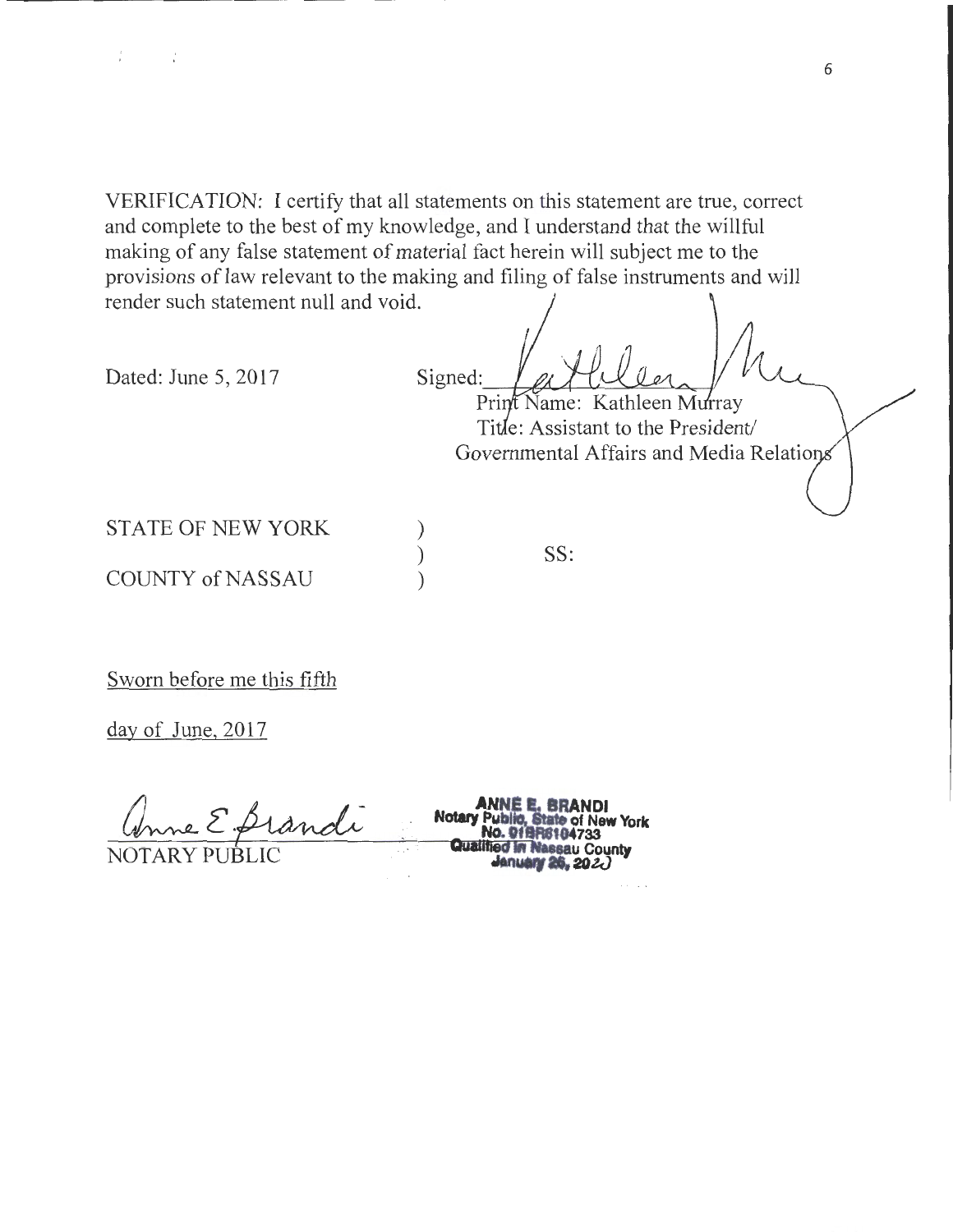## COUNTY OF NASSAU

0 **COPY** 

### LOBBYIST REGISTRATION AND DISCLOSURE FORM

1. Name, address and telephone number of lobbyist(s)/lobbying organization. The term "lobbyist" means any and every person or organization retained, employed or designated by any client to influence—or promote a matter before— Nassau County, its agencies, boards, commissions, department heads, legislators, or committees, including but not limited to the OpenSpace and Advisory Committee and Planning Commission. Such matters include, but are not limited to, requests for proposals, development of improvement of real property subject to County regulation, procurements. The term "lobbyist" does not include any officer, director, trustee, employee, counsel or agent of the County of Nassau, or State of New York, when discharging his or her official duties.

Nassau Community College, One EducationDrive, Garden City, N.Y. 11530, 516-572-7811

W. Hubert Keen, (College employee, same address) (516) 572-7205 Irma Reznik, (College employee, same address) 516-572-7700 Joseph Muscarella (College employee, same address) 516-572-0605 Kathleen Murray (College employee, same address) 516-572-0611 Carol Friedman (College employee, same address) 516-572-9786 Jorge Gardyn, 395 Stewart Avenue, Garden City, N.Y 11530, 516-551-7113 (uncompensated Board of Trustees member) Kathy Weiss, 39 Fieldstone Lane, Oyster Bay, N.Y. 11771, 516-802-3024 (uncompensated Board of Trustees member) Daniel Fisher, Sr. Fisher Development Strategies, 21 Choir Lane, Westbury, N.Y. 11590-5723 (516) 238-0186. (Outside lobbyist who also files a disclosure report separately with Nassau County Attorney).

2. List whether and where the person/organization is registered as a lobbyist (e.g. Nassau County, New York State):

Yes, Nassau Community College and its employees listed above in question no. 1, as well as outside lobbyist Daniel Fisher, Sr. are all registered with Nassau County and New York State.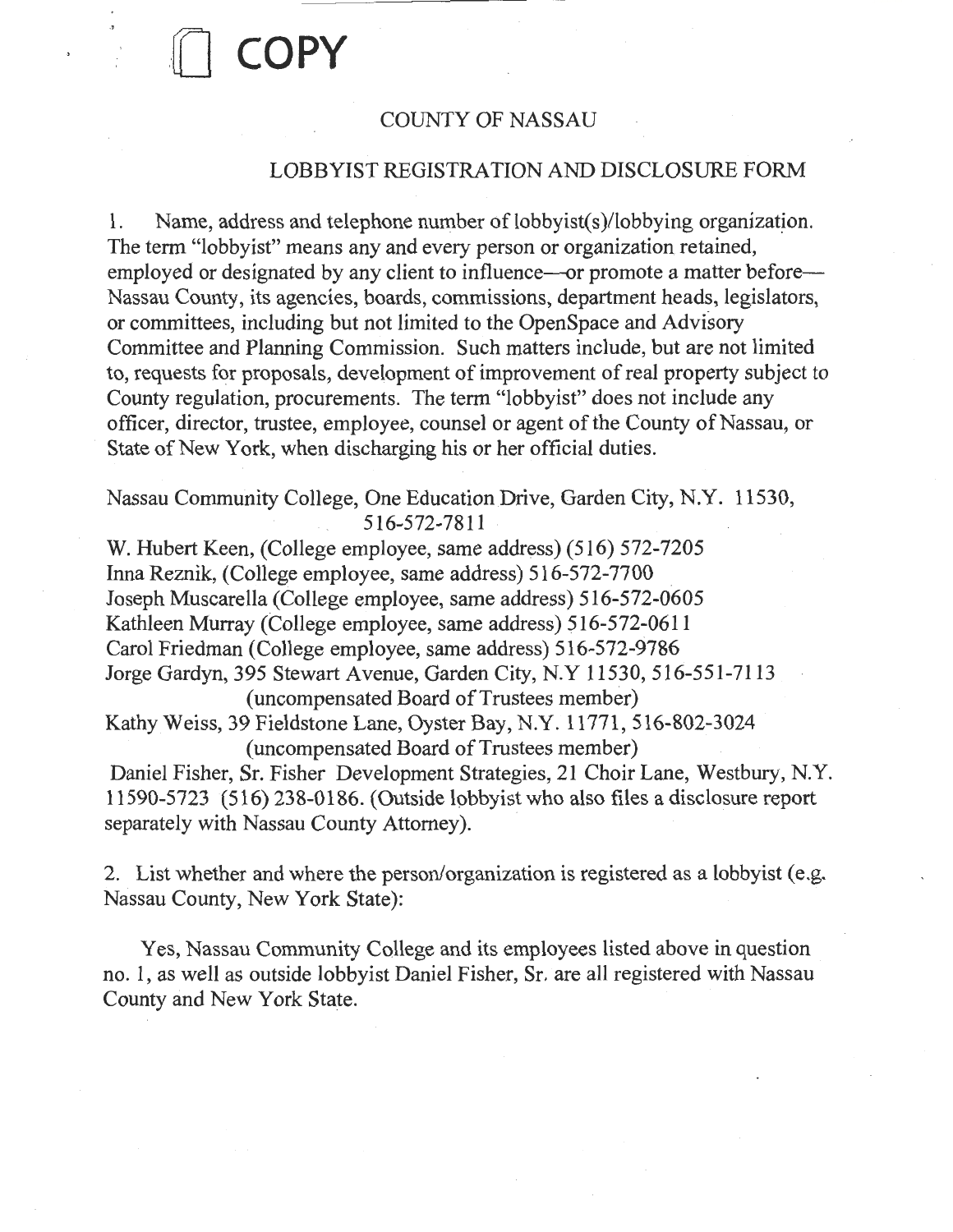3. Name, address and telephone number of client(s) by whom, or on whose behalf, the lobbyist is retained, employed or designated:

Nassau Community College, One Education Drive Garden City, New York 11530-6793. Nassau Community is the sole client for its employees as well as outside lobbyist Daniel Fisher, Sr.

4. Describe lobbying activity conducted, or to be conducted, in Nassau County, and identify client(s) for each activity listed. **See page 4 for a complete description of lobbying activities.** 

Nassau Community College is the sole client at all times and for all lobbying activities. Activities related to the passage of the 2016 and 2017 capital plans to ensure receipt of matching funds from State of New York ( Lobbied Nassau County Legislature for passage of Ordinance 4-2016 which made certain determinations pursuant to SEQRA and authorizing the County Executive to accept an offer of purchase from Nassau County in trust for the purposes of Nassau Community College of certain real estate (section 44 block F Part of lot 408 on the land and tax map of Nassau, and authorizing the County Executive to execute a deed, contract of sale and all necessary documents to consummate the sale. Also lobbied the County Executive and County Legislature for passage of the 2016 operating budget, and lobbied for passage of Ordinance Nos: 103-2016; 310, 311,312,313,314,315,316-2016, and Ordinance 356-2016 as well.

5. The name of persons, organizations or governmental entities before whom the lobbyist expects to lobby:

The Nassau County Executive and his administrative and executive staff; The Nassau County Legislature; The Nassau County Legislative Office of Budget.

6. If such lobbyist is retained or employed pursuant to a written agreement of retainer or employment, you must attach a copy of such document; and if agreement of retainer or employment is oral, attach a written statement of the substance thereof. If the written agreement of retainer or employment does not contain a signed authorization from the client by whom you have been authorized to lobby, separately attach such a written authorization from the client.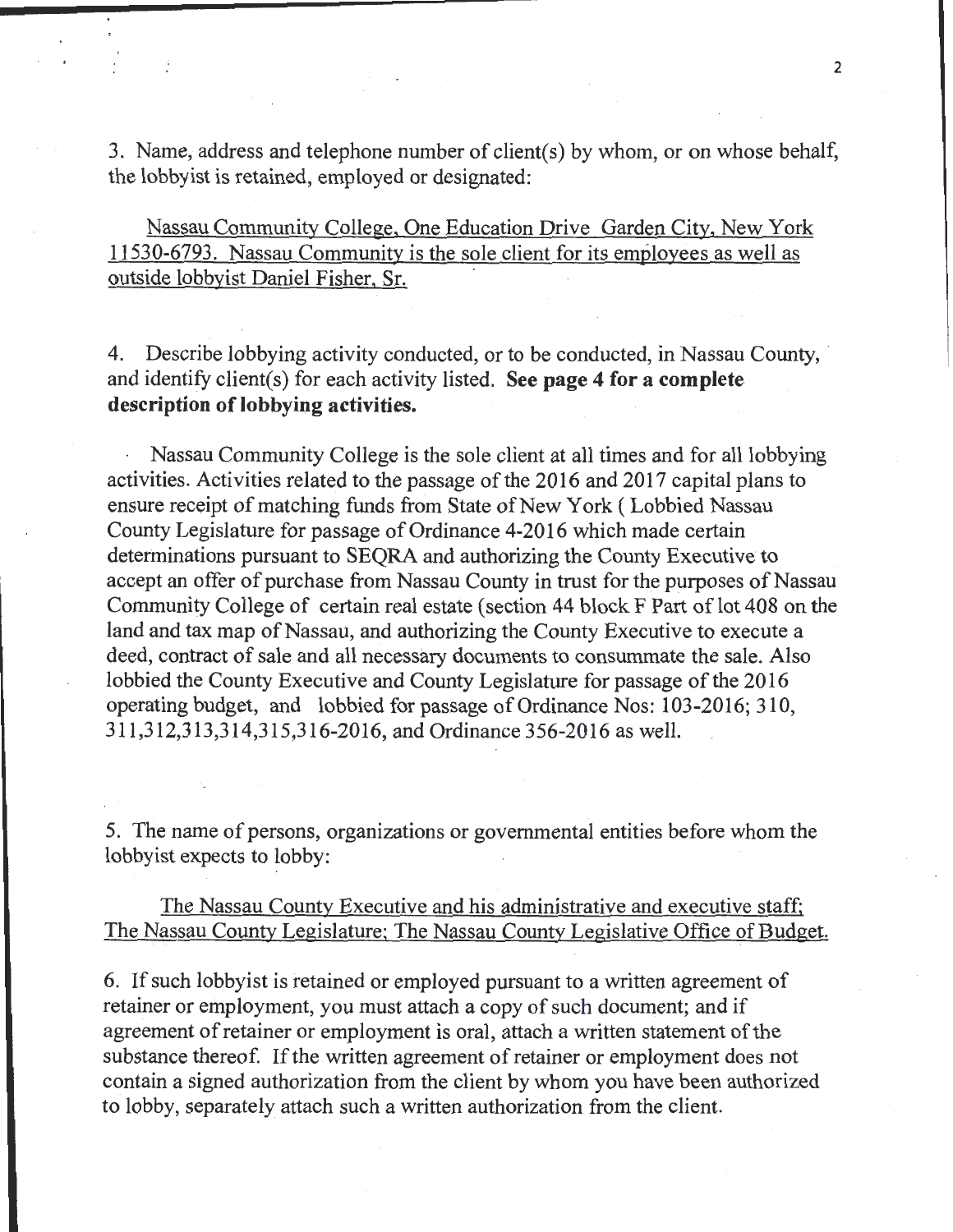There are no such written agreements for the employee/lobbyists listed above, nor for the uncompensated Trustee/lobbyists. However, I attach a written authorization from the President authorizing me as the designee to file all lobbying reports on behalf of Nassau Community College on the state and county levels. Daniel Fisher Sr. of Fisher Development Strategies is party to a written contract with Nassau Community College, a copy of which is attached.

7. *Within the previous year, has the lobbyist/lobbying organization or any of its corporate officers provided campaign contributions pursuant to the New York State Election Law to the campaign committees of any of the following Nassau County elected officials or to the campaign committees of any candidates for any of the following Nassau County elected offices: the County Executive, the County Clerk, the Comptroller, the District Attorney, or any County Legislator? If yes, to*  what campaign committee? If none, you must so state:

*Dr Jorge Gardyn :\$0 ,·Dr. Kathy Weiss:\$0; Dr.* W. *Hubert Keen:\$0; Inna Reznik:\$0,· Dr. Joseph Muscarella: \$0; Kathleen Murray:\$0; Carol Friedman:\$0;* 

I understand that copies of this form will be sent to the Nassau County Department of Information Technology ("IT") to be posted on the County's website.

I also understand that upon termination of retainer, employment or designation I must give written notice to the County Attorney within thirty (30) days of termination.

VERIFICATION: The undersigned affirms and so swears that he/she has read and understood the foregoing statements and they are, to his/her knowledge, true and accurate.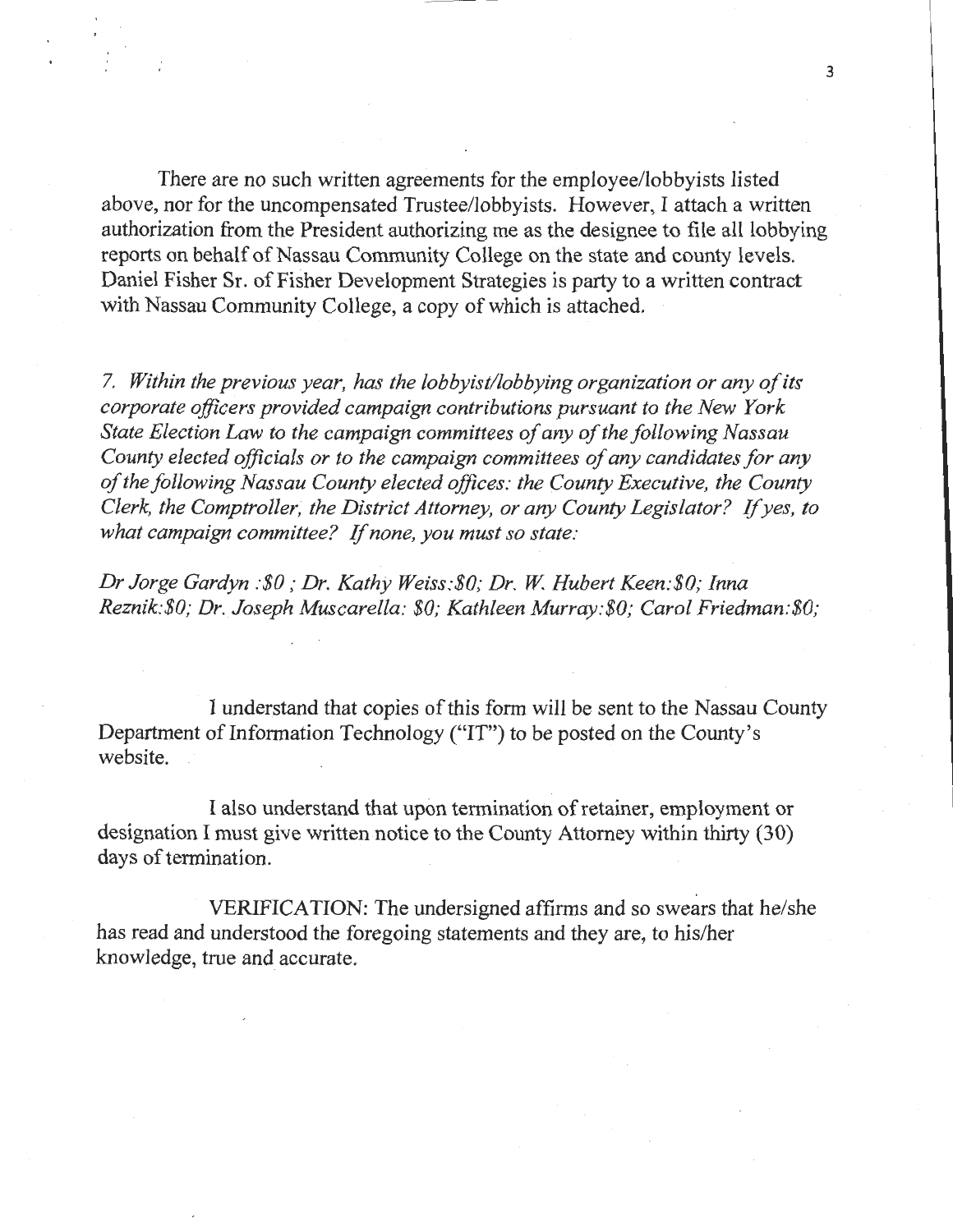The undersigned further certifies and affirms that the contribution(s) to the campaign committees listed above were made freely and without duress, threat or any other promise of a governmental benefit or in exchange for any benefit or remuneration.

Dated: January 13, 2017 Signed: Print Name: Kathleen Murray

Title: Assistant to the President/

Governmental Affairs and Media Relations

4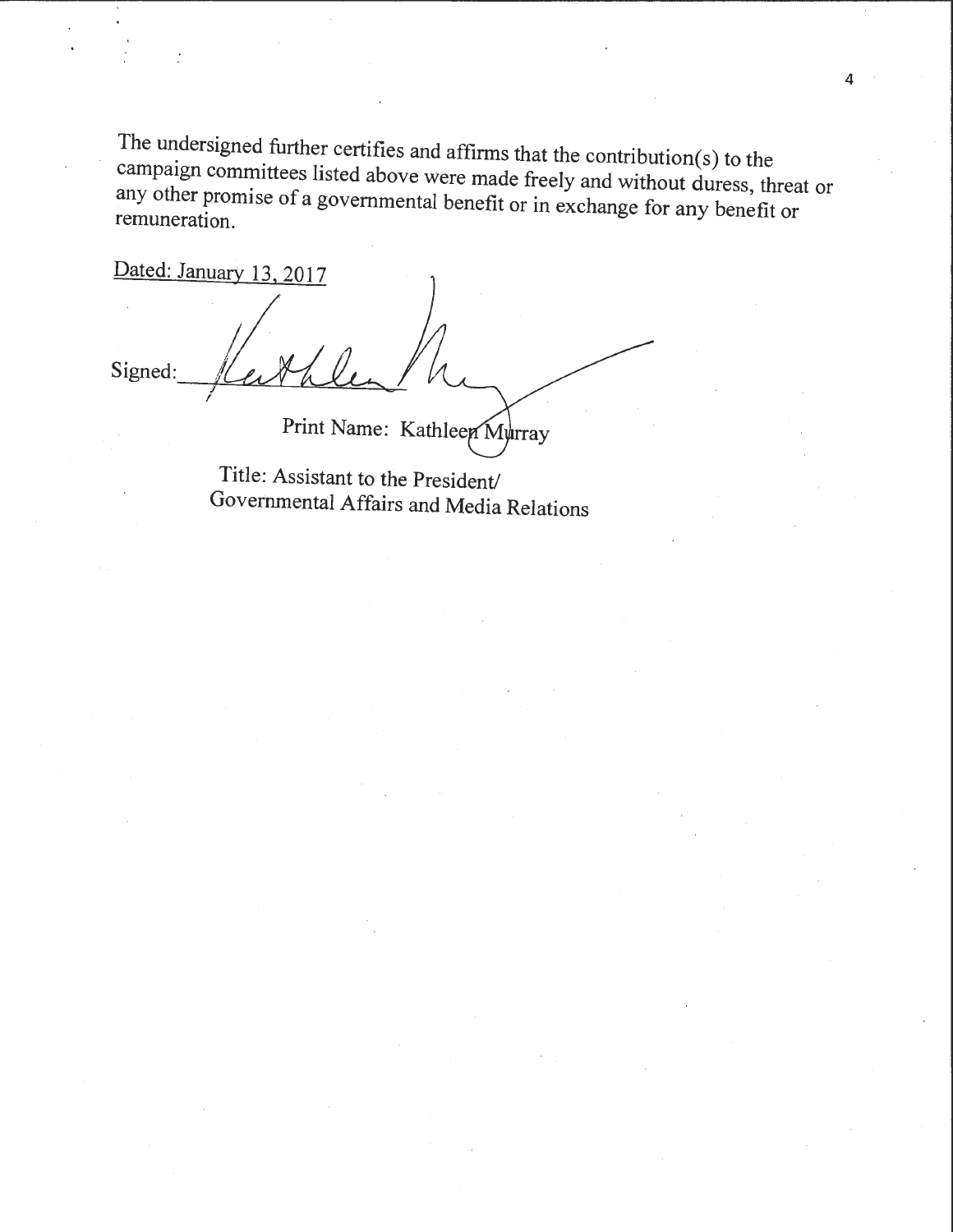#### NASSAU COMMUNITY COLLEGE of the County of Nassau, State of New York **One Education Drive** Garden City, New York 11530-6793

Requisition Number:

56834

Resp. Ctr. / Obj. Code:

### CONTRACT FOR SERVICES

THIS AGREEMENT. dated as of July 9, 2012 (together with the schedules, appendices, . attachments and exhibits, if any, this ''Agreement"), between (i) Nassau Community College, having its principal office at One Education Drive, Garden City, New York 11530-6793 (the "College''), of Nassau County, a municipal corporation having its principal office at One West Street. Mineola, New York 11501 (the "County") and (ii) Fisher Development Strategies, having its principal office at 21 Choir Lane, Westbury, New York 11590, (the "Contractor").

### WITNESSETH:

WHEREAS, the College desires to hire the Contractor to perform the lobbying and advocacy services described in this Agreement; and

WHEREAS, the Contractor is willing and able to perform the services described in this Agreement;

WHEREAS, the Contractor has been awarded this Professional Service agreement for Lobbying Services pursuant to Request for Proposals No. 052412-0177, dated May 24, 2012.

NOW, THEREFORE, in consideration of the premises and mutual covenants contained in this Agreement, the parties agree as follows:

1. Term. This Agreement shall commence on August 1, 2012, and terminate July 31, 20 IS with an option by the CoUege to extend the Agreement for two (2) additional years, subject to the encumbrance of funds and appropriate College approvals. All extensions are subject to the mutual written consent of both parties.

2. Services. The services to be provided by the Contractor under this Agreement shall consist of undertaking lobbying and advocacy efforts with the New York State Governor, New York State Legislature, the Nassau County Executive and the Nassau County Legislature on behalf of the College, whereby the Contractor will focus its efforts on the State budget and any other general legislation as it affects the College for the purpose of improving the educational experience for the students and the College Community, hereinafter referred to as (the "Services"). The Contractor's services are to be performed largely off-site but the Contractor will, upon request of the College, work at the College's offices or other locations, as designated by the College. On a monthly basis, the Contractor shall submit a report to the College, outlining the dates and hours during which lobbying efforts took place, and summarizing the lobbying efforts engaged in on behalf of the College. Contractual activities wili be coordinated with the College 's General Counsel tor Governmental Relations.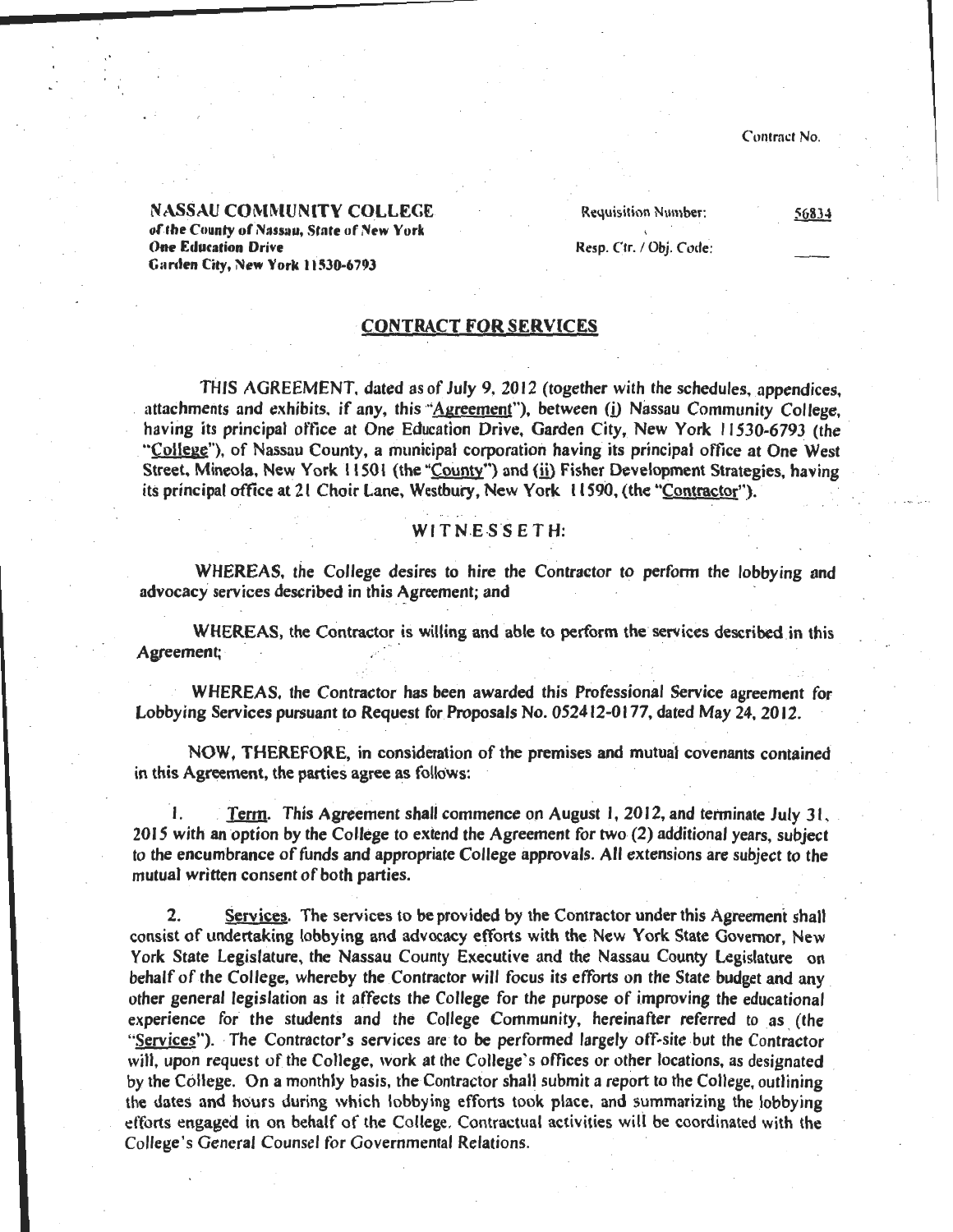3. Payment. (a)  $\Delta$ mount of Consideration. (i) In full consideration for the Services to be rendered by the Contractor to the College for the term of this Agreement, the Contractor will be paid at the following rates:

| August 1, 2012- July 31, 2013:  | $$175.00$ per hour              |
|---------------------------------|---------------------------------|
| August 1, 2013 - July 31, 2014: | $\frac{1}{2}$ \$185.00 per hour |
| August 1, 2014 - July 31, 2015: | $$195.00$ per hour              |

Contractor agrees that this compensation includes reimbursement for Contractor's travel time and expenses, and for all other costs incidental to Services to be provided by Contractor under this Agreement.

The parties acknowledge that the maximum amount of compensation for the services rendered by the Contractor during the first year of this Agreement shall not exceed Forty Five Thousand Dollars (\$45,000.00) ("the First Year Maximum Amount"). Funding for the subsequent years of the Agreement will be encumbered as necessary.

(b) Payment. The Contractor acknowledges that payment may only be made to the Contractor upon Contractor's compliance with the College's bill paying procedures, including submitting an invoice to the College Accounts Payable Department (Tower 6th Floor, One . Education Drive, Garden City, NY 11530), which lists in sufficient detail the services rendered, the date(s) services were performed, and fees charged. By submitting an invoice, the Contractor certifies that all services were rendered as set forth on the invoice, that the fees charged are in accordance with this Contract for Services, that the claim is just, true and correct, and actually due and owing and has not been previously claimed.

(c) Timing of Payment Claims. The Contractor shall submit claims no later than three (3) months following the College's receipt of the services that are the subject of the claim and no more frequently than once a month.

·(d) No Duplication of Payments. Payments under this Agreement shall not duplicate payments for any work performed or to be performed under other agreements between the Contractor and any funding source including the College.

(e) Payments in connection with Termination or Notice of Termination .. Unless a provision of this Agreement expressly states otherwise, payments to the Contractor following the termination of this Agreement shall not exceed payments made as consideration for services that were (i) performed prior to termination, (ii) authorized by this Agreement to be performed, and (iii) not performed after the Contractor received notice that the College did not desire to receive such services.

4. Independent Contractor. The Contractor is an independent contractor of the College or County. The Contractor shall not, nor shall any officer, director, employee, servant, agent or independent contractor of the Contractor (a "Contractor Agent"), be (i) deemed a College or County employee,  $(i)$  commit the College or County to any obligation, or (iii) hold itself, himself, or herself out as a College or County employee or Person with the authority to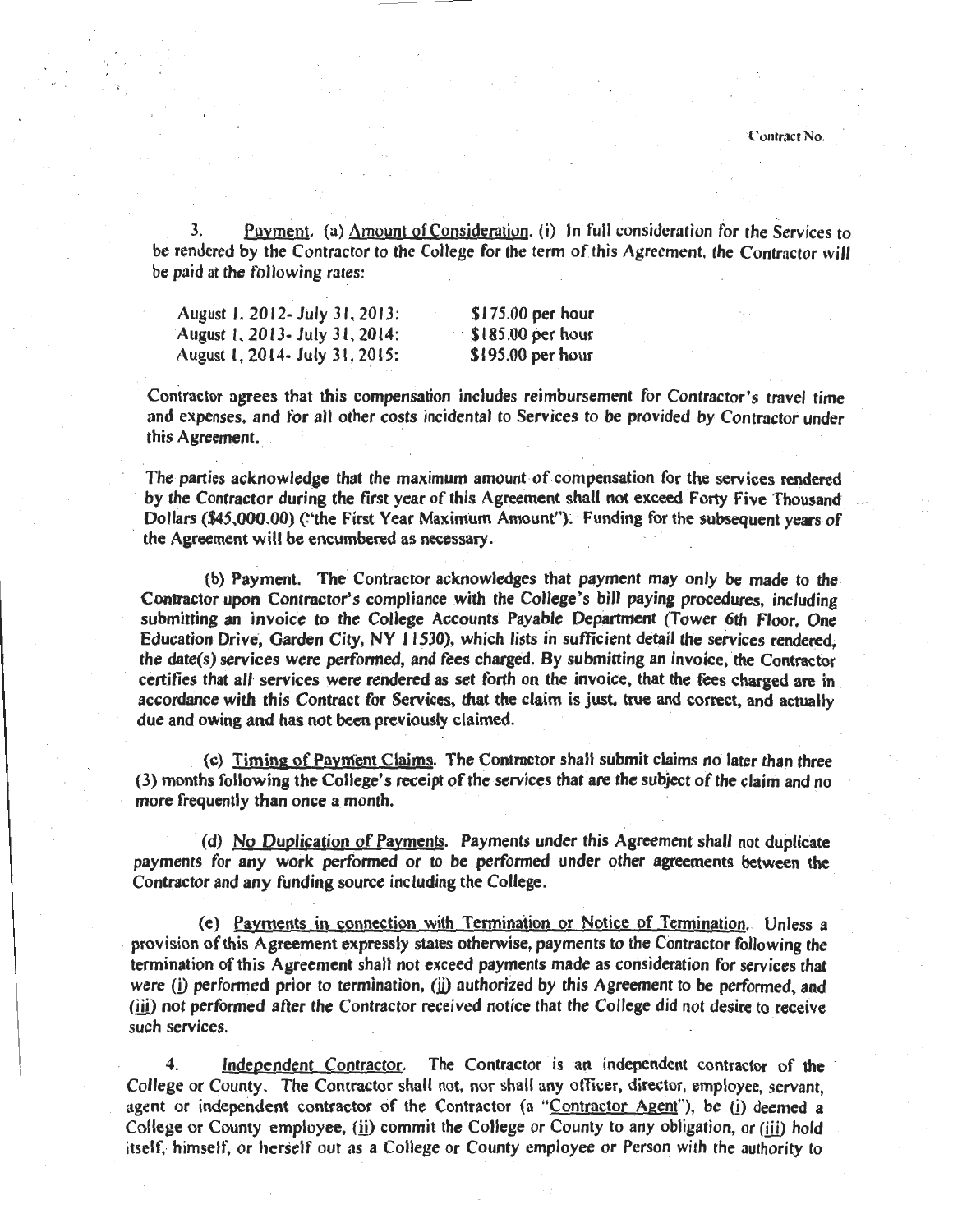commit the College or County to any obligation. As used in this Agreement the word "Person" means any individual person, entity (including partnerships, corporations and limited liability companies), and government or political subdivision thereof (including agencies, bureaus, otlices and departments thereot).

5. No Arrears or Default. The Contractor is not in arrears to the College or County upon any debt or contract and it is not in default as surety, contractor, or otherwise upon any obligation to the College or County, including any obligation to pay taxes to, or perform services for or on behalf of, the College or County.

6. Compliance With Law. (a) Generally. The Contractor shall comply with any and all applicable federal, State and local Laws, including, but not limited to those relating to conflicts of interest, discrimination, and disclosure of information, in connection with its performance under this Agreement. In furtherance of the foregoing, the Contractor is bound by and shall comply with the terms of Appendix EE attached hereto. As used in this Agreement the word "Law" includes any and all statutes, local laws, ordinances, rules, regulations, applicable orders, and/or decrees, as the same may be amended from time to time, enacted, or adopted. ·

(b) Nassau County Living Wage Law. Pursuant to LL 1-2006, as amended, and to the extent that a waiver has not been obtained in accordance with such law or any rules of the County Executive, the Contractor agrees as follows:

- (i) Contractor shall comply with the applicable requirements of the Living Wage Law, as amended;
- (ii) Failure to comply with the Living Wage Law, as amended, may constitute a material breach of this Agreement, the occurrence of which may be determined solely by the County. Contractor has the right to cure such breach within thirty days of receipt of notice of breach from the County. In the event that such breach is not timely cured, the County may terminate this Agreement as well as exercise any other rights available to the County under applicable law.
- (iii) *lt* shall be a continuing obligation of the Contractor to inform the County of any material changes in the content of its certification of compliance, attached to this Agreement as Appendix L, and shall provide to the County any infomiation necessary to maintain the certification's accuracy.

(c) Records Access. The parties acknowledge and agree that all records, information, and data (''Information") acquired in connection with performance or administration of this Agreement shall be used and disclosed solely for the purpose of performance and administration of the contract or as required by law. The' Contractor acknowledges that Contractor Information in the College and/or the County's possession may be subject to disclosure under Article 6 of the New York State Public Officer's Law ("Freedom of Information Law" or "FOIL"). In the event that such a request for disclosure is made, the County shall make reasonable efforts to notify the Contractor of such request prior to disclosure of the Information so that the Contractor may take such action as it deems appropriate.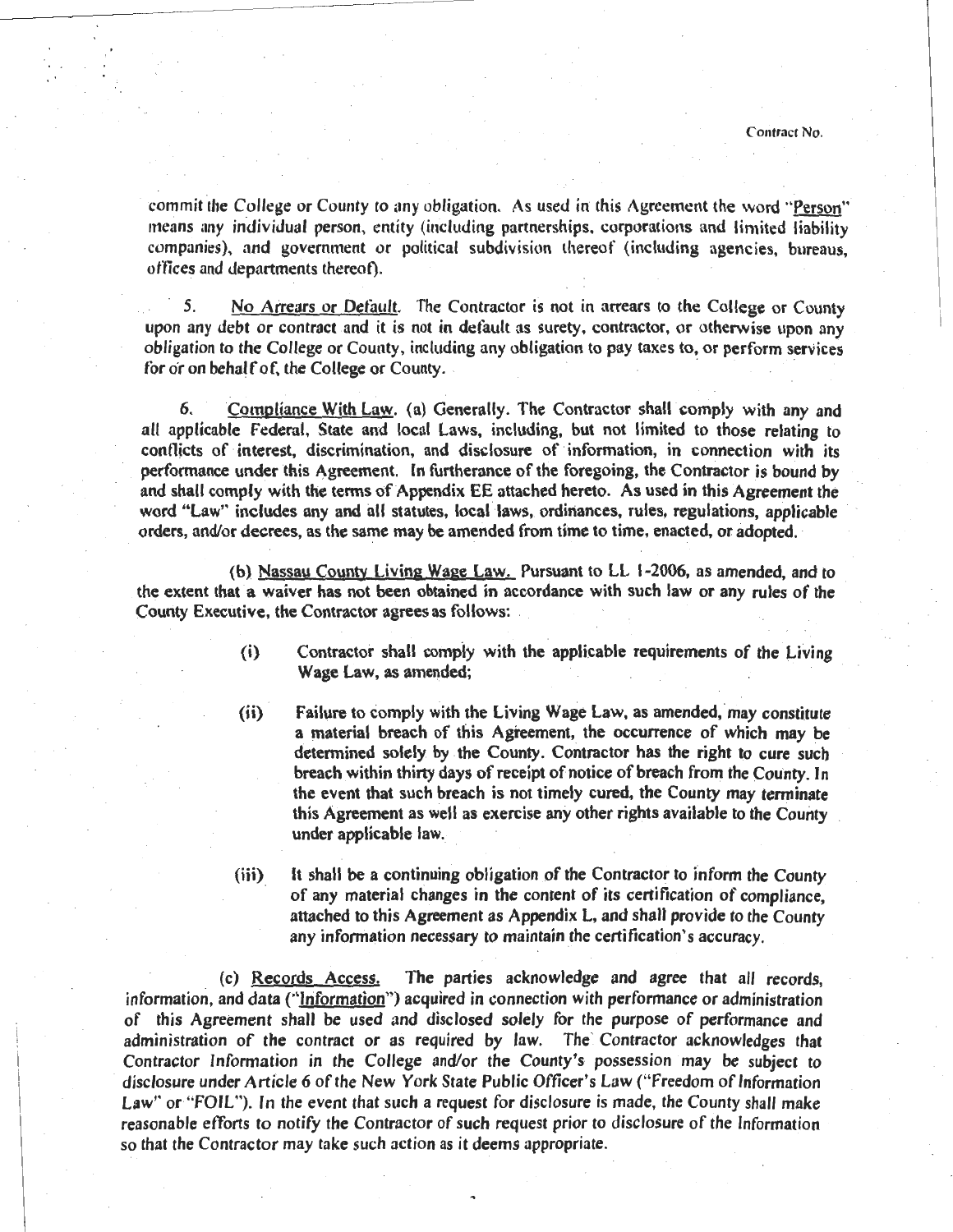7. Minimum Service Standards. Regardless of whether required by Law: (a) The Contractor shall, and shall cause Contractor Agents to, conduct its, his or her activities in connection with this Agreement so as not to endanger or harm any Person or property.

{b) The Contractor shall deliver services under this Agreement in a professional manner consistent with the best practices of the industry in which the Contractor operates. The Contractor shall take all actions necessary or appropriate to meet the obligation described in the immediately preceding sentence, including obtaining and maintaining, and causing all Contractor Agents to obtain and maintain, all approvals, licenses, and certifications ("Approvals") necessary or appropriate in connection with this Agreement.

(c) In connection with the termination or impending termination of this Agreement the Contractor shall, regardless of the reason for termination, take all actions reasonably requested by the county (including those set forth in other provisions of this Agreement) to assist the College in transitioning the Contractor's responsibilities under this Agreement. The provisions ofthis subsection shall survive the termination of this Agreement

8. Indemnification: Defense: Cooperation. (a) The Contractor shall be solely responsible for and shall indemnify and hold harmless the County, the College and its officers, employees, and agents (the "Indemnified parties") from and against any and all liabilities, losses, costs, expenses (including, without limitation, attorney's fees and disbursements) and damages ("Losses"), arising out of or in connection with any acts or omissions of the Contractor or a Contractor Agent, regardless of whether due to negligence, fault, or default, including Losses in connection with any threatened investigation, litigation or other proceeding or preparing a defense to or prosecuting the same; provided, however, that the Contractor shall not be responsible for that portion, if any, of a Loss that is caused by the negligence of the County or College.

(b) The Contractor shall, upon the County's demand and at the County's direction, promptly and diligently defend, at the Contractor's own risk and expense, any and all suits, actions, or proceedings which may 'be brought or instituted against one or more Indemnified Parties for which the Contractor is responsible under this Section, and, further to the Contractor's indemnification obligations, the Contractor shall pay and satisfy any judgment, decree, loss or settlement in connection therewith.

(c) The Contractor shall, and shall cause Contractor Agents to, cooperate with the County and the College in connection with the investigation, defense or prosecution of any action, suit or proceeding in connection with this Agreement, including the acts or omissions of the Contractor and/or a Contractor Agent in connection with this Agreement.

(d) The provisions of this Section shall survive the termination of this Agreement.

9. Insurance. (a) Types and Amounts. The Contractor shall obtain and maintain throughout the term of this Agreement, at its own expense: (i) one or more policies for commercial general liability insurance, which policy(ies) shall name "Nassau County" and 'Nassau Community College'' as additional insured with "Nassau Community College" as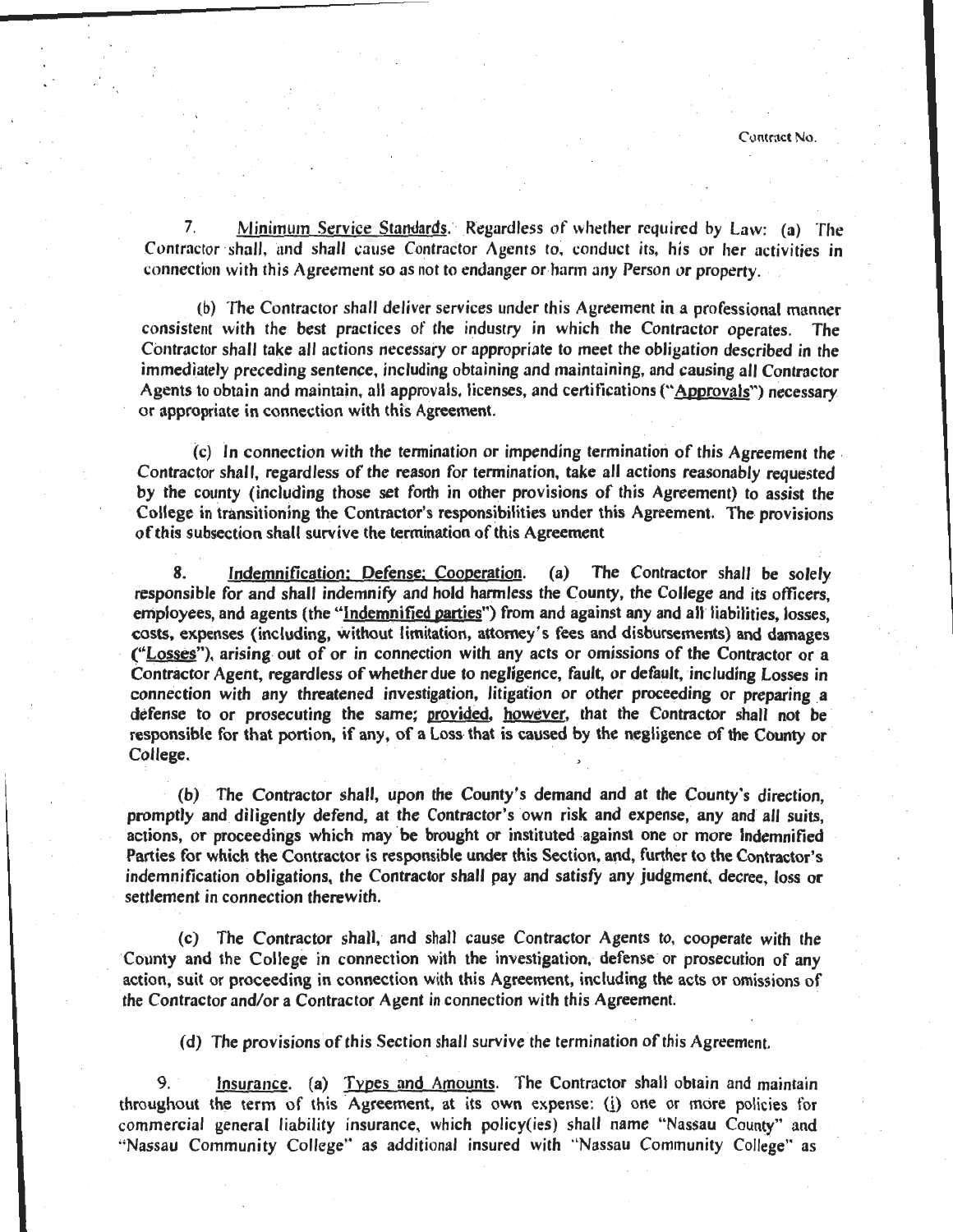**2 Contract No. Contract No. Contract No. Contract No. Contract No. Contract No.** 

certiticate holder and have a minimum single combined limit of liability of not less than one million dollars (\$1 ,000,000) per occurrence, (ii) if contracting in whole or part to provide professional services, one or more policies for professional liability insurance, which policy(ies) shall have a minimum single combined limit liability of not less than one million dollars (\$1,000,000) per occurrence and two million dollars (\$2,000,000) aggregate coverage, (iii) compensation insurance for the benetit of the Contractor's employees ("Workers' Compensation Insurance"), which insurance is in compliance with the New York State Workers' Compensation Law, and  $(iv)$  such additional insurance as the County or College may from time to time specify.

### (b) Acceptability; Deductibles; Subcontractors. All insurance obtained and

I.

maintained by the Contractor pursuant to this Agreement shall be  $(i)$  written by one or more commercial insurance carriers licensed to do business in New York State and acceptable to the County and College, and (ii) in form and substance acceptable to the County and College. The Contractor shall be solely responsible for the payment of all deductibles to which such policies are subject. The Contractor shall require any subcontractor hired in connection with this Agreement to carry insurance with the same limits and provisions required to be carried by the Contractor under this Agreement.

(c) Delivery; Coverage Change; No Inconsistent Action. Prior to the execution of this Agreement, copies of current certificates of insurance evidencing the insurance coverage required by this Agreement shall be delivered to the College. Not less than thirty (30) days prior to the date of any expiration or renewal of, or actual, proposed or threatened reduction or cancellation of coverage under, any insurance required hereunder, the Contractor shall provide written notice to the College of the same and deliver to the College renewal or replacement certificates of insurance. The Contractor shall cause all insurance to remain in full force and effect throughout the term of this Agreement and shall not take any action, or omit to take any action, that would suspend or invalidate any of the required coverages. The failure of the Contractor to maintain Workers' Compensation Insurance shall render this contract void and of· no effect. The failure of the Contractor to maintain the other required coverages shall be deemed a material breach of this Agreement upon which the County or College reserves the right to consider this Agreement terminated as of the date of such failure.

10. Assignment; Amendment; Waiver; Subcontracting. This Agreement and the rights and obligations hereunder may not be in whole or part (i) assigned, transferred or disposed of,  $(i)$  amended,  $(iii)$  waived, or  $(iv)$  subcontracted, without the prior written consent of the College President or his or her duly designated deputy (the "College President"), and any purported assignment, other disposal or modification without such prior written consent shall be null and void. The failure of a party to assert any of its rights under this Agreement, including the right to demand strict performance, shall not constitute a waiver of such rights.

11. Termination. (a) Generally. This Agreement may be terminated (i) for any reason by the College upon thirty (30) days' written notice to the Contractor, (ii) for "Cause" by the College immediately upon the receipt by the Contractor of written notice of termination, (iii) upon mutual written Agreement of the College and the Contractor, and  $(iy)$  in accordance with any other provisions of this Agreement expressly addressing termination. As used in this Agreement the word "Cause" includes: ( $\overline{\textbf{i}}$ ) a breach of this Agreement; ( $\overline{\textbf{i}}$ ) the failure to obtain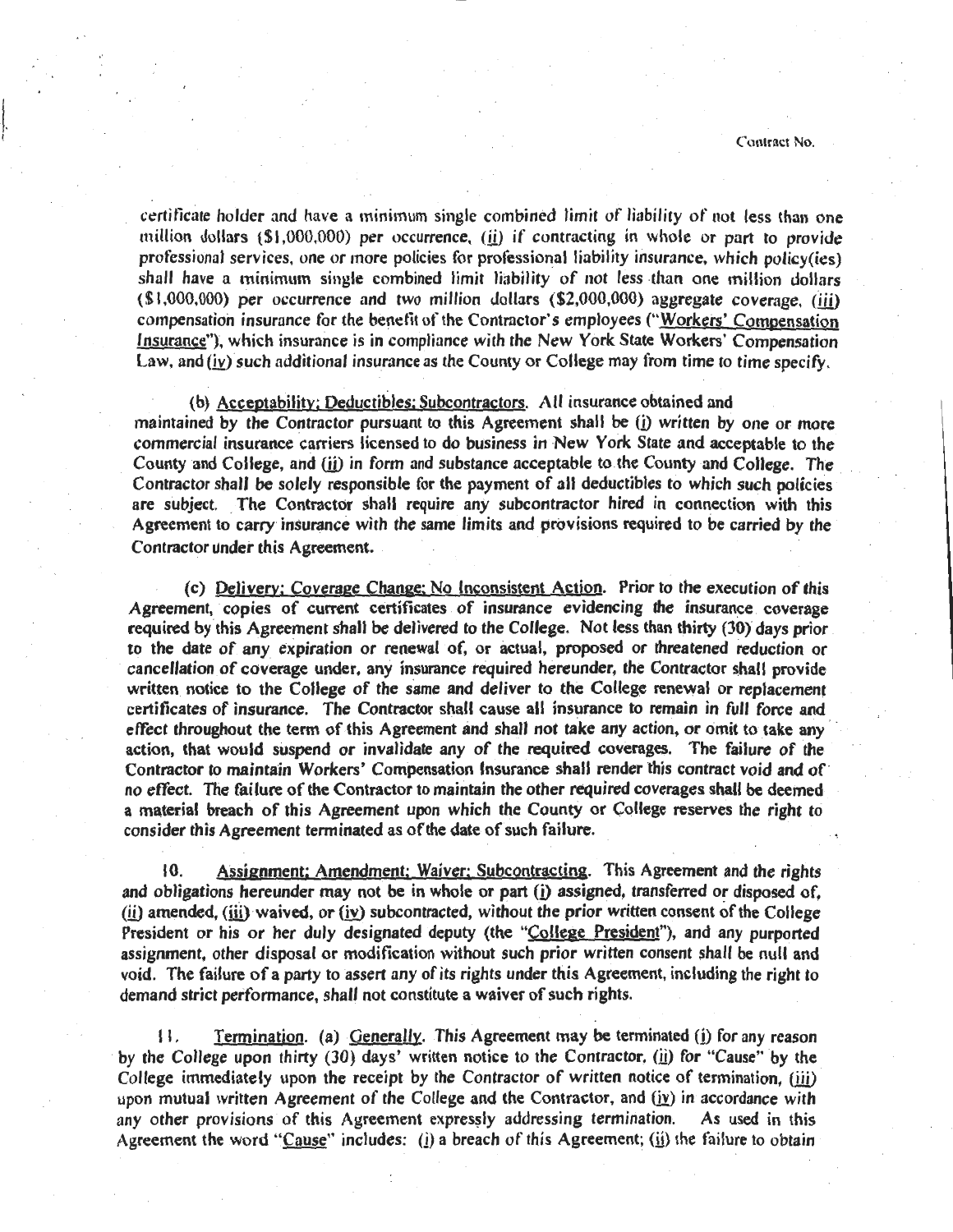and maintain in full force and cftect all Approvals required for the services described in this Agreement to be legally and professionally rendered; and (iii) the termination or impending termination of federal or state funding for the services to be provided under this Agreement

(b)  $\frac{By}{the}$  Contractor. This Agreement may be terminated by the Contractor if performance becomes impracticable through no fault of the Contractor, where the impracticability relates to the Contractor's ability to pertorm its obligations and not to a judgment as to convenience or the desirability of continued performance. Termination under this subsection shall be effected by the Contractor delivering to the Director of Procurement (the '"Director''), at least sixty (60) days prior to the termination date (or a shorter period if sixty days' notice is impossible), a notice stating (j) that the Contractor is terminating this Agreement in accordance with this subsection, (ii) the date as of which this Agreement will terminate, and (iii) the facts giving rise to the Contractor's right to terminate under this subsection. A copy of the notice given to the Director shall be given to the College Counsel on the same day that notice is given to the Director.

(c) Contractor Assistance Upon Termination. In connection with the termination or impending termination of this Agreement the Contractor shall, regardless of the reason for termination, take all actions reasonably requested by the College (including those set forth in other provisions of this Agreement) to assist the College in\_ transitioning the Contractor's responsibilities under this Agreement. The provisions of this Section shall survive the termination of this Agreement.

12. Accounting Procedures; Records. The Contractor shall maintain and retain, for a period of six (6) years following the later of termination of or final payment under this Agreement, complete and accurate records, documents, accounts and other evidence, whether maintained electronically or manually ("Records"), pertinent to performance under this Agreement. Records shall be maintained in accordance with Generally Accepted Accounting Principles. Such Records shall at all times be available for audit and inspection by the Comptroller, the College, any other governmental authority with jurisdiction over the provision of services hereunder and/or the payment therefore, and any of their duly designated representatives. The provisions of this Section shall survive the termination of this Agreement.

13. Limitations on Actions and Special Proceedings Against the County. No action or special proceeding shall lie or be prosecuted or maintained against the County or College upon any claims arising out of or in connection with this Agreement unless:

(a) Notice. At least thirty (30) days prior to seeking relief the Contractor shall have presented the demand or claim(s) upon which such action or special proceeding is based in writing *to* the College Counsel for adjustment and the College shall have neglected or refused to make an adjustment or payment on the demand or claim for thirty (30) days after presentment. The Contractor shall send or deliver copies of the documents presented to the College Counsel under this Section to each of  $(i)$  the applicable Department Vice President and the  $(ii)$  the County Attorney (at the address specitied above for the County) on the same day that documents are sent or delivered the College Counsel. The complaint or necessary moving papers of the Contractor shall allege that the above-described actions and inactions preceded the Contractor's action or special proceeding against the County/College.

L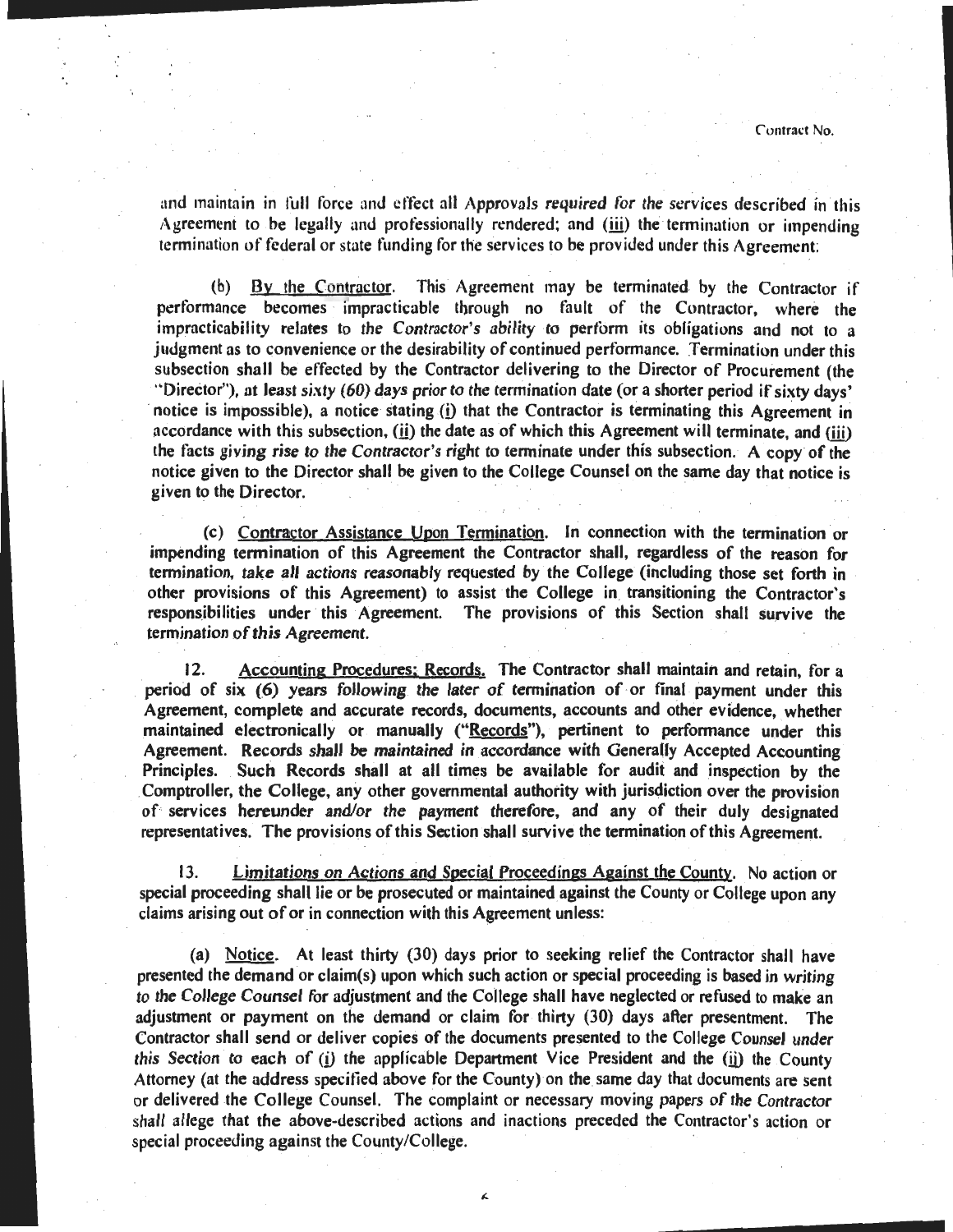(b) Time Limitation. Such action or special proceeding is commenced within the earlier of (i) one (1) year of the first to occur of  $({\Delta})$  final payment under or the termination of this Agreement, and  $(B)$  the accrual of the cause of action, and ( $ii$ ) the time specified in any other provision of this Agreement.

14. Work Performance Liability. The Contractor is and shall remain primarily liable for the successful completion of all work in accordance this Agreement irrespective of whether the Contractor is using a Contractor Agent to perform some or all of the work contemplated by this Agreement, and irrespective of whether the use of such Contractor Agent has been approved by the County.

IS. · Consent to Jurisdiction and Venue; Governing Law. Unless otherwise specitied in this Agreement or required by Law, all claims or actions with respect to this Agreement shall be resolved exclusively by a court of competent jurisdiction located in Nassau County in New York State and the parties expressly waive any objections to the same on any grounds, including venue and forum non conveniens. This Agreement is intended as a contract under, and shall be governed and construed in accordance With, the Laws of New York State, without regard to the conflict of laws provisions thereof.

16. Notices. Any notice, request, demand or other communication required to be given or made in connection with this Agreement shall be (a) in writing, (b) delivered or sent (i) by hand delivery, evidenced by a signed, dated receipt, (ii) postage prepaid via certified mail, return receipt requested, or (iii) overnight delivery via a nationally recognized courier service, (c) deemed given or made on the date. the delivery receipt was signed by a College employee, three (3) business days after it is mailed or one (I) business day after it is released to a courier service, as applicable, and  $(d)(i)$  if to the Procurement Department, to the attention of the Director at One Education Drive, Tower 4, Garden City, NY, (ii) if to the Office of Legal Affairs of the College. to the attention of the College Counsel at the address specified above for the College, (iii) if to the Nassau County Comptroller, to the attention of the Comptroller at 240 Old Country Road, Mineola, NY  $\vert$  1501, and (iv) if to the Contractor, to the attention of the person who executed this Agreement on behalf of the Contractor at the address specified above for the Contractor, or in each case to such other persons or addresses as shall be designated by written notice.

17. All Legal Provisions Deemed Included; Severabilitv; Supremacy. (a) Every provision required by Law to be inserted into or referenced by this Agreement is intended to be a part of this Agreement. If any such provision is not inserted or referenced or is not inserted or referenced in correct form then (i) such provision shall be deemed inserted into or referenced by this Agreement for purposes of interpretation and  $(i)$  upon the application of either party this Agreement shall be formally amended to comply strictly with the Law, without prejudice to the rights of either party.

(b) In the event that any provision of this Agreement shall be held to be invalid, illegal or unenforceable, the validity, legality and enforceability of the remaining provisions shall not in any way be atfected or impaired thereby.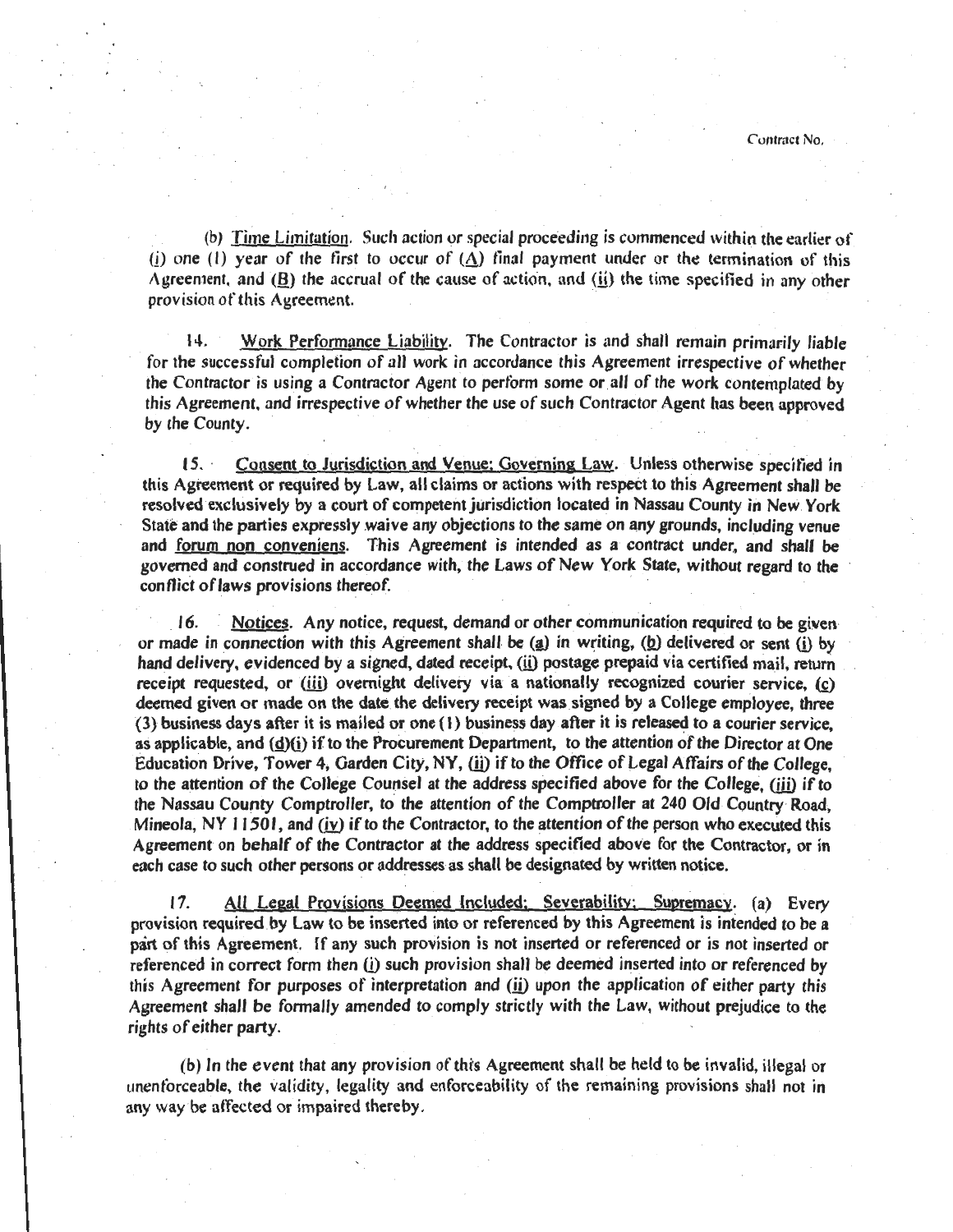(c) Unless the application of this subsection will cause a provision required by law to be excluded from this Agreement, in the event of an actual contlict between the terms set forth above the signature page to this Agreement and those contained in any schedule, exhibit, appendix, or attachment to this Agreement, the terms and conditions set forth above the signature page shall control. To the extent possible, all the terms of this Agreement should be read together as not conflicting.

18. Section and Other Headings. The section and other headings contained in this Agreement are for reference purposes only and shall not atTect the meaning or interpretation of this Agreement.

19. Entire Agreement. This Agreement represents the full and entire understanding and agreement between the parties with regard to the subject matter hereof and supercedes all prior agreements (whether written or oral) of the parties relating to the subject matter of this Agreement.

20. Executory Clause. Notwithstanding any other provision of this Agreement:

(a) Approval and Execution. The College shall have no liability under this Agreement (including any extension or other modification of this Agreement) to any Person unless (j) all College approvals have been obtained, and  $(i)$  this Agreement has been executed by the College President (as defined in this Agreement).

(b) Availability of Funds. The College shall have no liability under this Agreement (including any extension or other modification of this Agreement) to any Person beyond funds appropriated and encumbered or otherwise lawfully available for this Agreement, and, if any portion of the funds for this Agreement are from the state and/or federal governments, then beyond funds available to the County from the state and/or federal governments.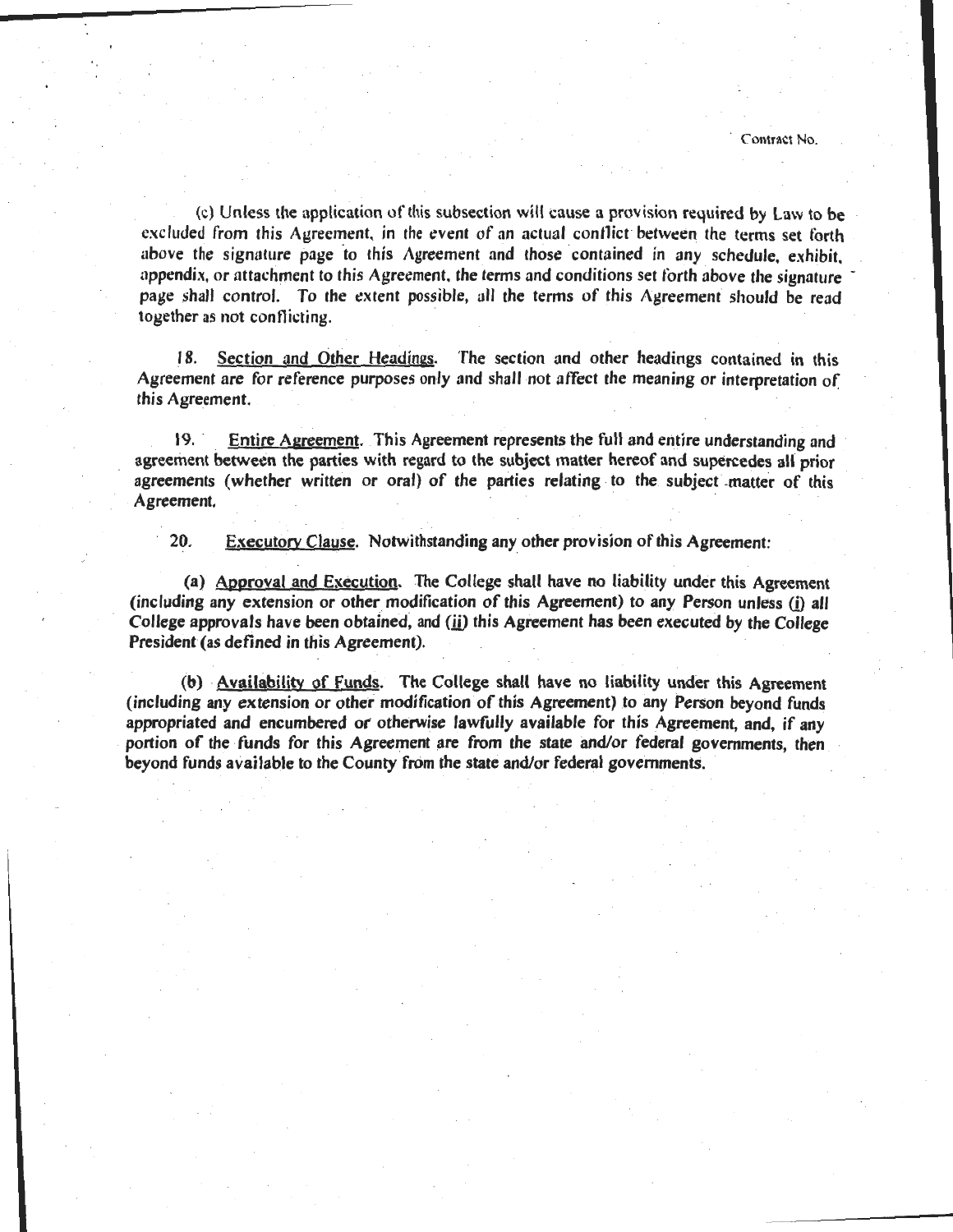FISHER DEVELOPMENT STRATEGIES

IN WITNESS WHEREOF, the Contractor and the College have executed this Agreement as of the date first above written.

•

| OFFICE OF THE COUNTY ATTORNEY                | <b>CONTRACTOR</b>                             |
|----------------------------------------------|-----------------------------------------------|
|                                              | Signature:                                    |
|                                              | Print Name: <i>DANIE</i>                      |
|                                              | Title: PRESIDENT Date: July 1,2012            |
| <b>BUREAU OF REAL ESTATE &amp; INSURANCE</b> | DEPARTMENT VICE PRESIDENT (IF OVER \$5000.00) |
|                                              | By: $\overline{\phantom{a}}$                  |
| Title: Date: Date:                           | Date:                                         |
|                                              | PRESIDENT, NASSAU COMMUNITY COLLEGE.          |
|                                              | By:                                           |
|                                              | Date:                                         |

Fund: By copy of this contract the Comptroller is authorized to encumber the following funds against the appropriation stated and for the periods indicated.

| <b>PERIOD COVERED</b><br><b>FROM</b><br>ĩΟ | LINE NO. | DEPT.   | <b>RESP</b><br><b>CENTER</b> | <b>OBJ</b> | <b>REQ.ID</b> | <b>AMOUNT</b><br>. |
|--------------------------------------------|----------|---------|------------------------------|------------|---------------|--------------------|
| $8/1/12 - 7/31/15$                         |          | гv<br>ັ |                              |            | 56834         | \$45,000.00        |
|                                            |          |         |                              |            |               |                    |
|                                            |          |         |                              |            |               |                    |

Net Increase \$45,000.00



New Net Total \$45,000.00

I certify that this copy of the contract is a true and complete copy of this contract.

College Counsel

Date .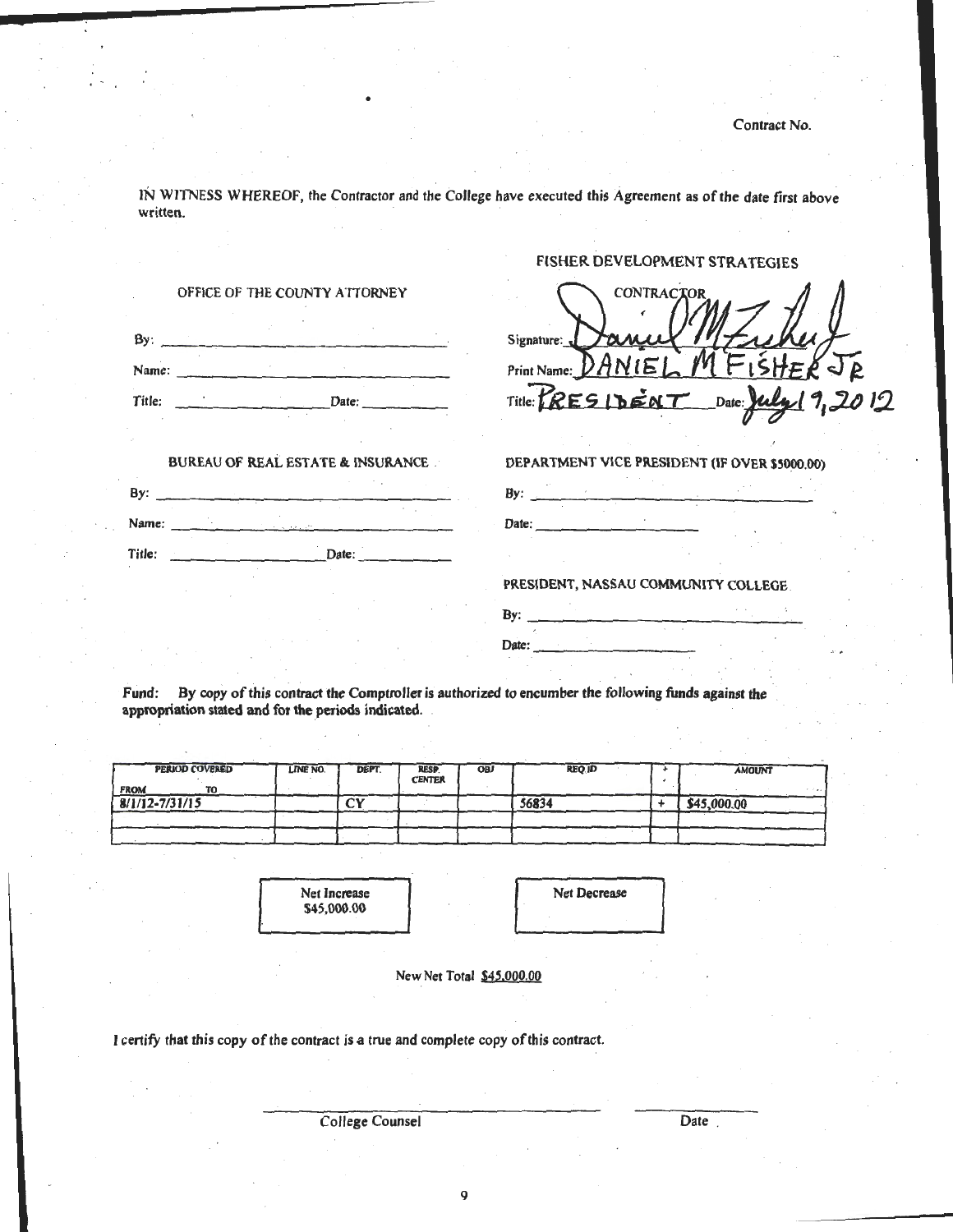STATE OF NEW YORK)

)ss.:

COUNTY OF NASSAU )

On the day of contract the year 2012 before me personally appeared DONALD P. ASTRAB, President of.Nassau Community College, the municipal corporation described herein, and which executed the above instrument; and that he or she signed his or her name thereto pursuant to Section 205 of the County Government Law of Nassau County.

NOTARY PUBLIC

STATE OF NEW YORK)

)ss.: COUNTY OF  $N$ 955A $U$ )

On the  $\frac{1}{2}$  day of  $\frac{1}{2}$  k  $\frac{1}{2}$  in the year 2012 before me personally appeared ANIELMFISHER. JR to me personally known, who, being by me duly sworn, did depose and say that he or she resides in the County of NASS AU; that he or she is a FRES IDEN I he or she resides in the County of **NASSAU**; that he or she is a FRESIDENT Fis HER. DEVELOPMENT STRATES iEshe corporation described herein and which executed the above instrument; and that he or she signed his or her name thereto by authority of the partners ofsaid limited liability company.

NOTARY PUBLIC Jarray  $\overline{A}$ 

LORRAINE H. MIDGETTE<br>Notary Public, State of New York No. 30-4853880<br>Qualified in Nassau County Commission Expires February 24, 20 14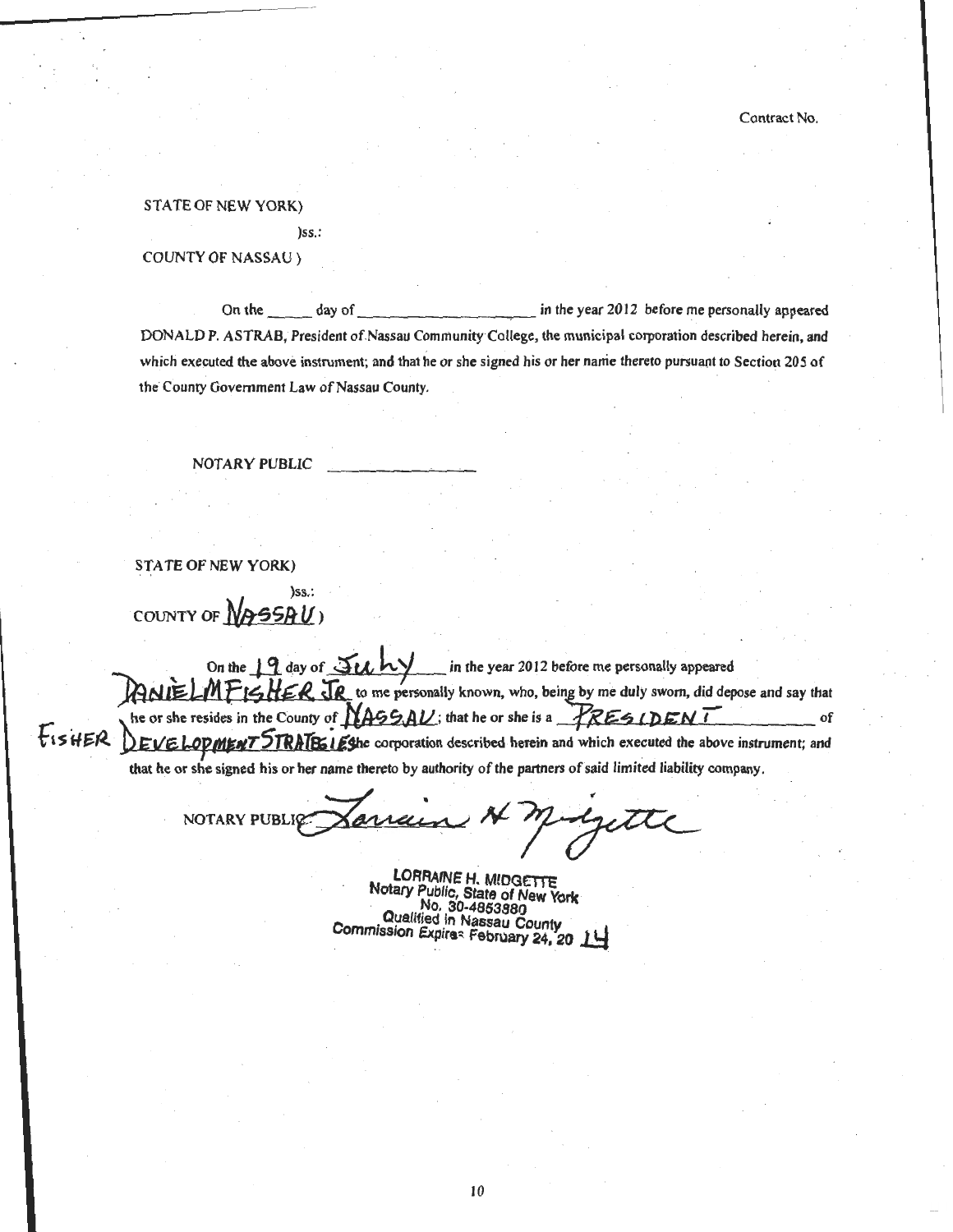#### APPENDIX EE

### EQUAL EMPLOYMENT OPPORTUNITIES FOR MINORITIES AND WOMEN

The provisions of this Appendix EE are hereby made a part of the document to which it is attached.

The Contractor shall comply with all federal, State and local statutory and constitutional anti-discrimination provisions. In addition, Local Law No. 14-2002, entitled "Participation by Minority Group Members and Women in Nassau County Contracts," governs all County Contracts as defined by such title and solicitations for bids or proposals for County Contracts. In accordance with Local Law 14-2002:

(a) The Contractor shall not discriminate against employees or applicants for employment because of race, creed, color, national origin, sex, age, disability or marital status in recruitment, employment, job assignments, promotions, upgradings, demotions, transfers, layoffs, terminations, and rates of pay or other forms of compensation. The Contractor will undertake or continue existing programs related to recruitment, employment, job assignments, promotions, upgradings, transfers, and rates of pay or other forms of compensation to ensure that minority group members and women are afforded equal employment opportunities without discrimination.

(b) At the request of the County contracting agency, the Contractor shall request each employment agency, labor union, or authorized representative of workers with which it has a collective bargaining or other agreement or understanding, to furnish a written statement that . such employment agency, union, or representative will not discriminate on the basis of race, creed, color, national origin, sex, age, disability, or marital status and that such employment agency, labor union, or representative will affirmatively cooperate in the implementation of the Contractor's obligations herein.

(c) The Contractor shall state, in all solicitations or advertisements for employees, that, in the performance of the County Contract, all qualified applicants will be afforded equal employment opportunities without discrimination because of race, creed, color, national origin, sex, age, disability or marital status.

(d) The Contractor shall make Best Efforts to solicit active participation by certified · minority or women-owned business enterprises ("Certified M/WBEs") as defined in Section 101 of Local Law No. 14-2002, including the granting of Subcontracts.

(e) The Contractor shall, in its advertisements and solicitations for Subcontractors, indicate its interest in receiving bids from Certified M/WBEs and the requirement that Subcontractors must be equal opportunity employers.

(t) Contractors must notify and receive approval from the respective Department Head prior to issuing any Subcontracts and, at the time of requesting such authorization, must submit a signed Best Efforts Checklist.

ll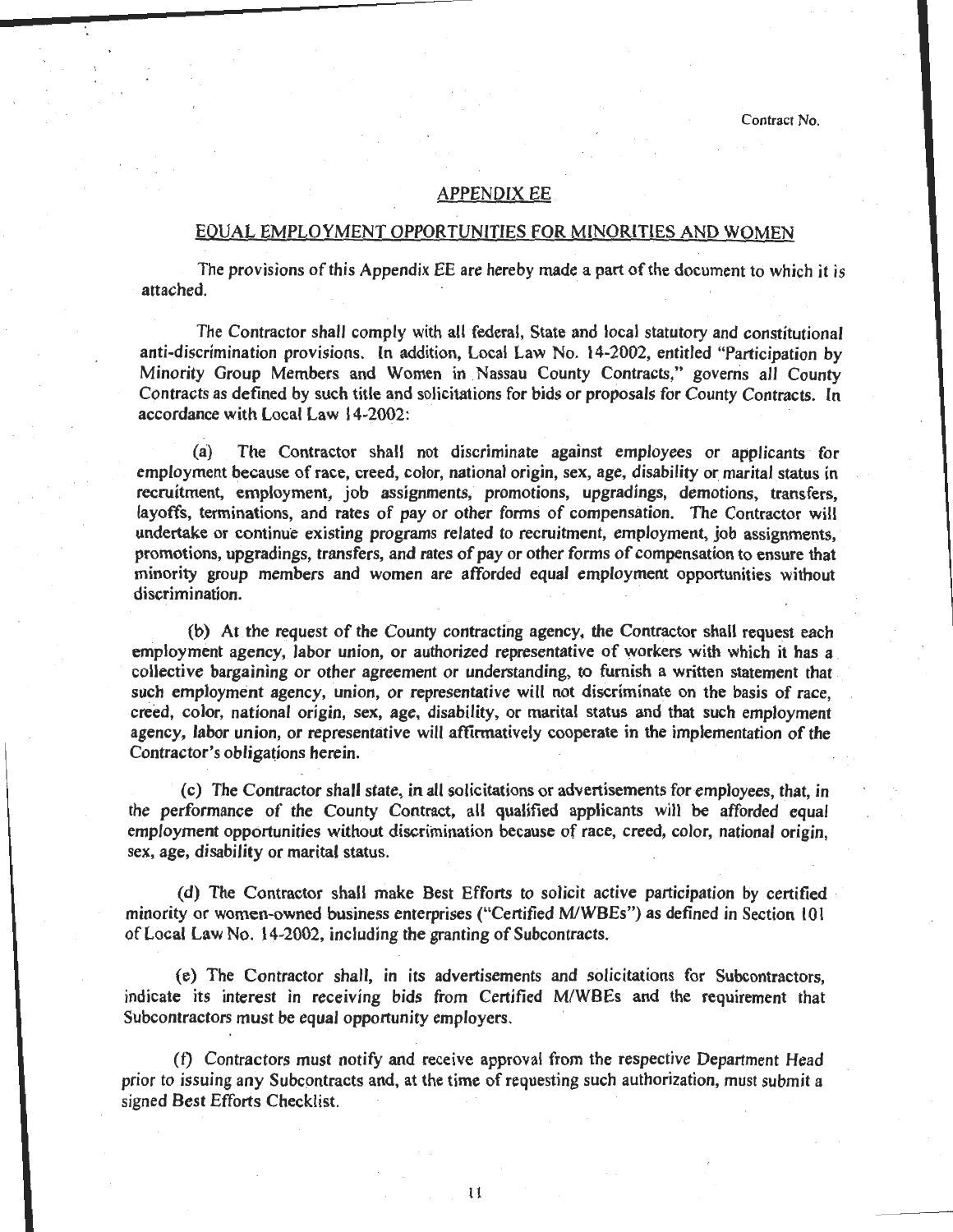(g) Contractors for projects under the supervision of the County's Department of Public Works shall also submit a utilization plan listing all proposed Subcontractors so that, to the greatest extent feasible, all Subcontractors will be approved prior to commencement of work. Any additions or changes to the list of subcontractors under the utilization plan shall be approved by the Commissioner of the Department of Public Works when made. A copy of the utilization plan any additions or changes thereto shall be submitted by the Contractor to the Office of Minority Affairs simultaneously with the submission to the Department of Public Works.

(h) At any time after Subcontractor approval has been requested and prior to being granted, the contracting agency may require the Contractor to submit Documentation Demonstrating Best Efforts to Obtain Certified Minority or Women-owned Business Enterprises. In addition, the contracting agency may require the Contractor to submit such documentation at any time after Subcontractor approval when the contracting agency has reasonable cause to believe that the existing Best Efforts Checklist may be inaccurate. Within ten working days (10) of any such request by the contracting agency, the Contractor must submit Documentation.

 $(i)$  In the case where a request is made by the contracting agency or a Deputy County Executive acting on behalf of the contracting agency, the Contractor must, within two (2) working days of such request, submit evidence to demonstrate that it employed Best Efforts to obtain Certified M/WBE participation through proper documentation.

(j) Award of a County Contract alone shall not be deemed or interpreted as approval of all Contractor's Subcontracts and Contractor's fulfillment of Best Efforts to obtain participation by Certified M/WBEs.

(k) A Contractor shall maintain Documentation Demonstrating Best Efforts to Obtain Certified Minority or Women-owned Business Enterprises for a period of six (6) years. Failure to maintain such records shall be deemed failure to make Best Efforts to comply with this Appendix EE, evidence of false certification as M/WBE compliant or considered breach of the County Contract.

(I) The Contractor shall be bound by the provisions of Section I 09 of Local Law No. 14- 2002 providing for enforcement of violations as follows:

- a. Upon receipt by the Executive Director 'of a complaint from a contracting agency that a County Contractor has failed to comply with the provisions of Local Law No. 14-2002, this Appendix EE or any other contractual provisions included in furtherance of Local Law No. 14-2002, the Executive Director will try to resolve the matter.
- b. If efforts to resolve such matter to the satisfaction of all parties are unsuccessful, the Executive Director shall refer the matter, within thirty days (30) of receipt of the complaint, to the American Arbitration Association for proceeding thereon.

12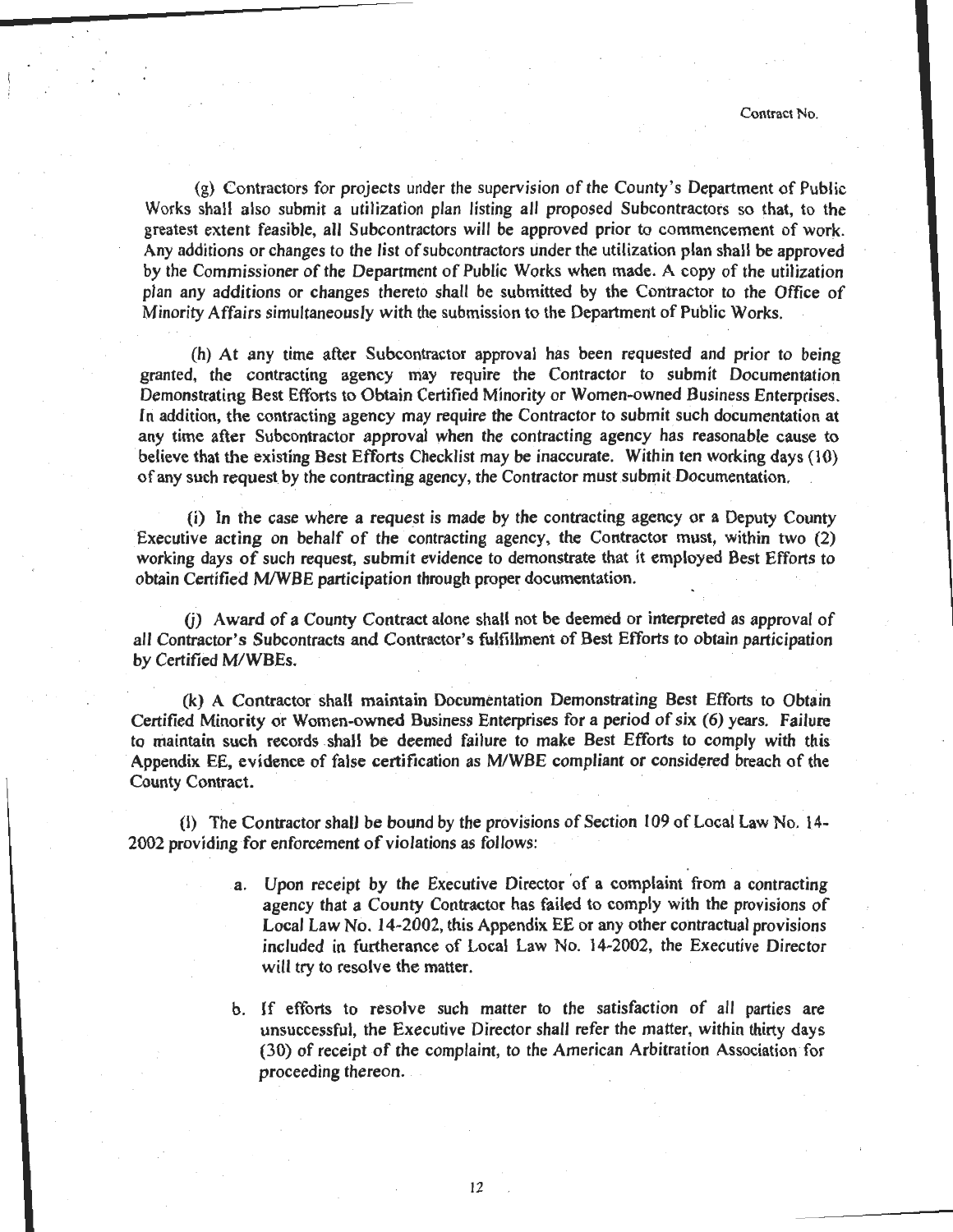c. Upon conclusion of the arbitration proceedings, the arbitrator shall submit to the Executive Director his recommendations regarding the imposition of sanctions, fines or penalties. The Executive Director shall either  $\overrightarrow{ii}$  adopt the recommendation of the arbitrator (ii) determine that no sanctions, fines or penalties should be imposed or (iii) modify the recommendation of the arbitrator, provided that such modification shall not expand upon any sanction recommended or impose any new sanction, or increase the amount of any recommended fine or penalty. The Executive Director, within ten days (10) of receipt of the arbitrators award and recommendations, shall file a determination of such matter and shall cause a copy of such determination to be served upon the respondent by personal service or by certified mail return receipt requested. The award of the arbitrator, and the fines and penalties imposed by the Executive Director, shall be final determinations and may only be vacated or modified as provided in the civil practice law and rules  $('CPLR").$ 

{m) The contractor shall provide contracting agency with information regarding all subcontracts awarded under any County Contract, including the amount of compensation paid to each Subcontractor and shall complete all forms provided by the Executive Director or the Department Head relating to subcontractor utilization and efforts to obtain M/WBE participation..

Failure to comply with provisions (a) through (m) above, as ultimately determined by the Executive Director, shall be a material breach of the contract constituting grounds for immediate termination. Once a final determination of failure to comply has been reached by the Executive Director, the determination of whether to terminate a contract shall rest with the Deputy County Executive with oversight responsibility for the contracting agency.

As used in this Appendix EE the term "Best Efforts Checklist" shall mean a list signed by the Contractor, listing the procedures it has undertaken to procure Subcontractors in accordance with this Appendix EE.

As used in this Appendix EE the term "County Contract" shall mean (i) a written agreement or purchase order instrument, providing for a total expenditure in excess of twentyfive thousand dollars (\$25,000), whereby a County contracting agency is committed to expend or does expend funds in return for labor, services, supplies, equipment, materials or any combination of the foregoing, to be performed for, or rendered or furnished to the County; or (ii) a written agreement in excess of one hundred thousand dollars (\$1 00,000), whereby a County contracting agency is committed to expend or does expend funds for the acquisition. construction, demolition, replacement, major repair or renovation of real property and improvements thereon. However, the term "County Contract" does not include agreements or orders for the following services: banking services, insurance policies or contracts, or contracts with a County contracting agency for the sale of bonds, notes or other securities.

As used in this Appendix EE the term "County Contractor" means an individual, business enterprise, including sole proprietorship, partnership, corporation, not-for-profit corporation, or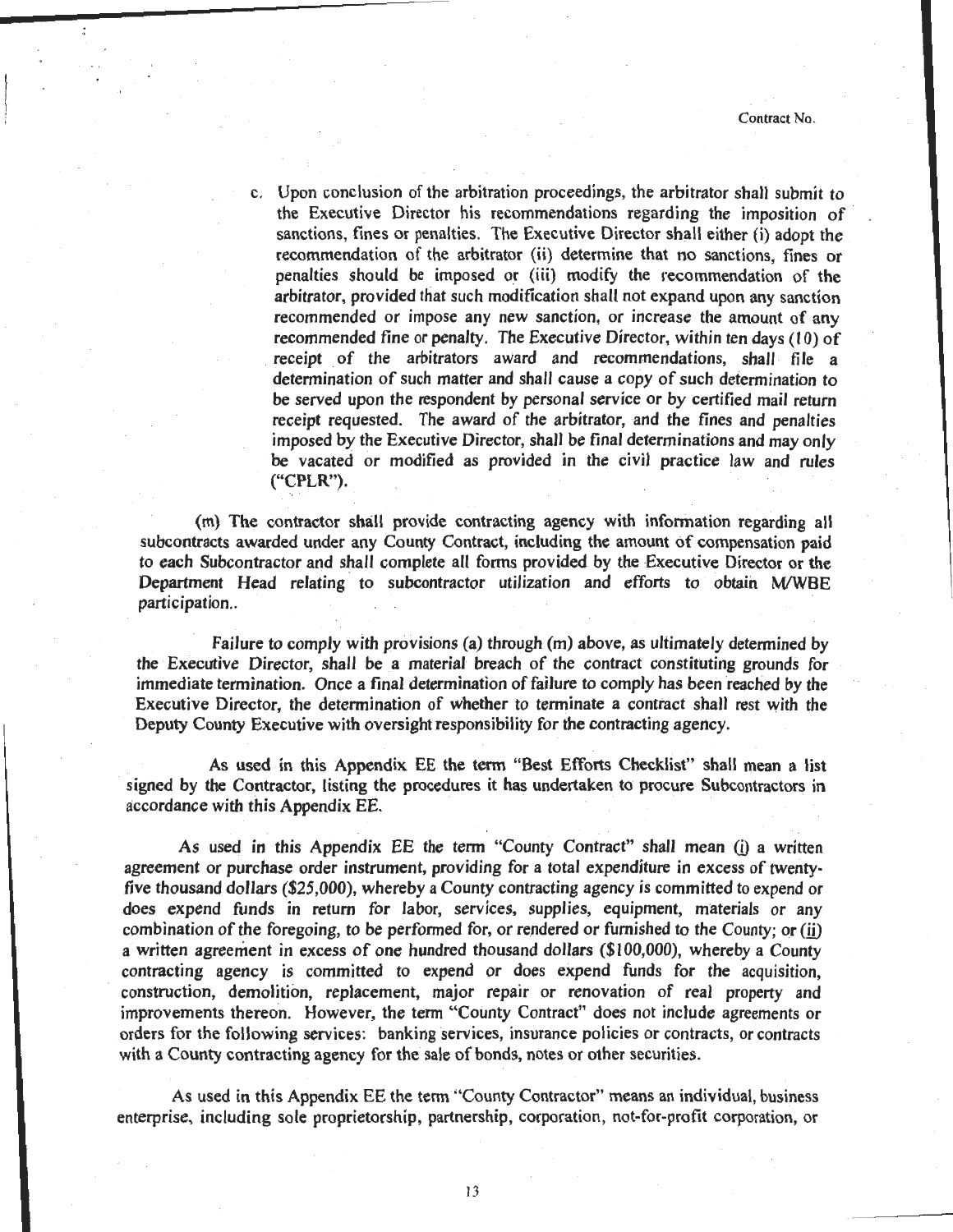any other person or entity other than the County, whether a contractor, licensor, licensee or any other party, that is  $(i)$  a party to a County Contract,  $(ii)$  a bidder in connection with the award of a County Contract, or (iii) a proposed party to a County Contract, but shall not include any Subcontractor.

,,

i· •

As used in this Appendix EE the term "County Contractor" shall mean a person or firm who will manage and be responsible for an entire contracted project.

As used in this Appendix EE "Documentation Demonstrating Best Efforts to Obtain · Certified Minority or Women-owned Business Enterprises" shall include, but is not limited to the following:

- a. Proof of having advertised for bids, where appropriate, in minority publications, trade newspapers/notices and magazines, trade and union publications, and publications of general circulation in Nassau County and surrounding areas or having verbally solicited M/WBEs whom the County Contractor reasonably believed might have the qualifications to do the work. A copy of the advertisement, if used, shall be included to demonstrate that it contained language indicating that the County Contractor welcomed bids and quotes from M/WBE Subcontractors. In addition, proof of the date(s) any such advertisements appeared must be included in the Best Effort Documentation; If verbal solicitation is used, a County Contractor's affidavit with a notary's signature and stamp shall be required as part of the documentation.
- b. Proof of having provided reasonable time for M/WBE Subcontractors to respond to bid opportunities according to industry norms and standards. A chart outlining the schedule/time frame used to obtain bids from M/WBEs is suggested to be included with the Best Effort Documentation.
- c. Proof or affidavit of follow-up of telephone calls with potential M/WBE subcontractors encouraging their participation. Telephone logs indicating such action can be included with the Best Effort Documentation
- d. Proof or affidavit that M/WBE Subcontractors were allowed to review bid specifications, blue prints and all other bid/RFP related items at no charge to the M/WBEs, other than reasonable documentation costs incurred by the County Contractor that are passed onto the M/WBE.
- e. Proof or affidavit that sufficient time prior to making award was allowed for M/WBEs to participate effectively, to the extent practicable given the timeframe of the County Contract.
- f. Proof or affidavit that negotiations were held in Best Efforts with interested M/WBEs, and that M/WBEs were not rejected as unqualified or unacceptable . without sound business reasons based on (1) a thorough investigation of M/WBE qualifications and capabilities reviewed against industry custom and

14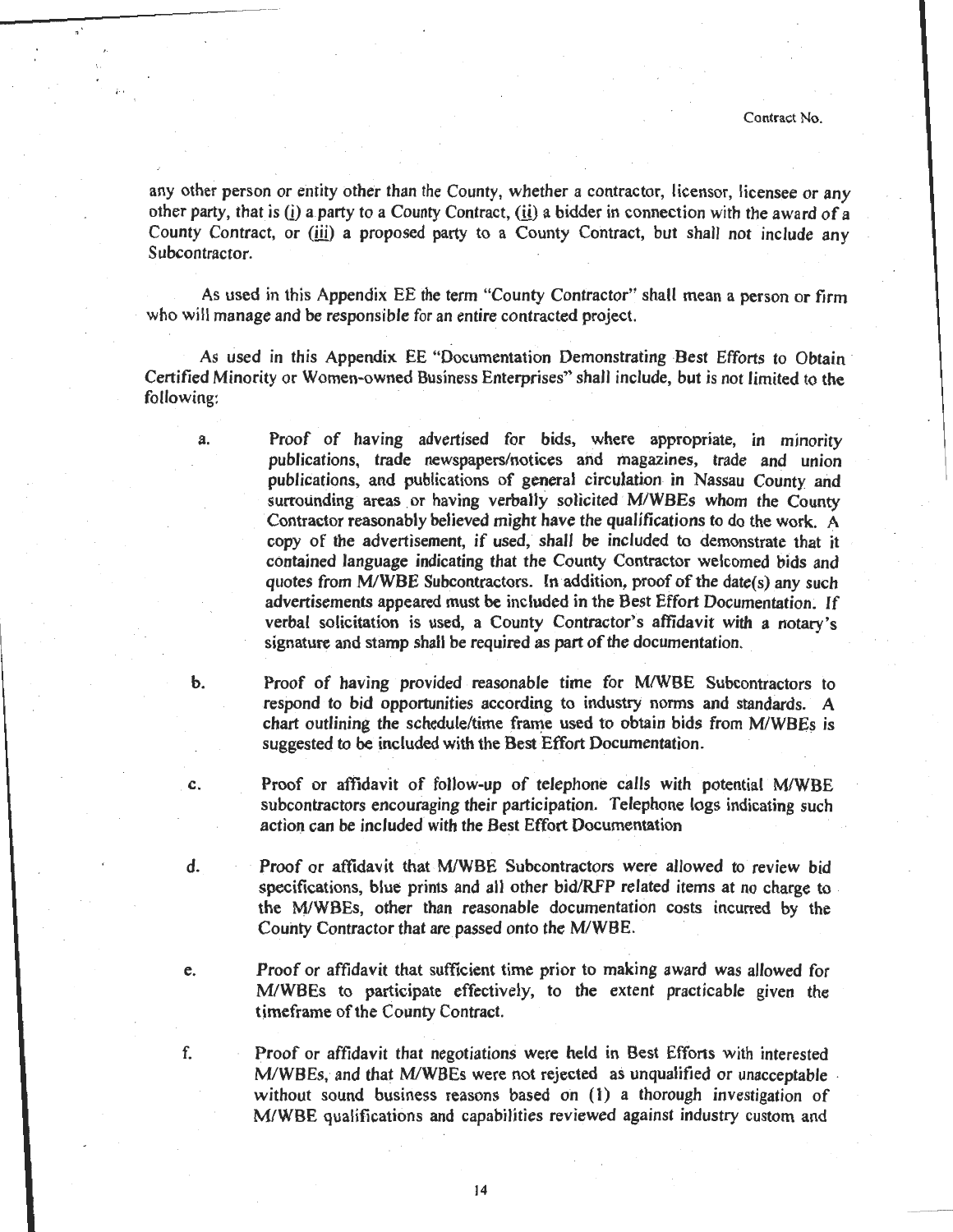standards and (2) cost of performance The basis for rejecting any M/WBE deemed unqualified by the County Contractor shall be included in the Best Effort Documentation

g. If an M/WBE is rejected based on cost, the County Contractor must submit a list of all sub-bidders for each item of work solicited and their bid prices for the work.

h. The conditions of performance expected of Subcontractors by the County Contractor must also be included with the Best Effort Documentation

1. County Contractors may include any other type of documentation they feel necessary to further demonstrate their Best Efforts regarding their bid documents.

As used in this Appendix· EE the term "Executive Director" shall mean the Executive Director of the Nassau County Office of Minority Affairs; provided, however, that Executive Director shall include a designee of the Executive Director except in the case of final determinations issued pursuant to Section (a) through (I) of these rules.

As used in this Appendix EE the term "Subcontract" shall mean an agreement consisting of part or parts of the contracted work of the County Contractor.

As used in this Appendix EE, the term "Subcontractor" shall mean a person or firm who perfonns part or parts of the contracted work of a prime contractor providing services, including construction services, to the County pursuant to a county contract. Subcontractor shall include a person or firm that provides labor, professional or other services, materials or supplies to a prime contractor that are necessary for the prime contractor to fulfill its obligations to provide services to the County pursuant to a county contract. Subcontractor shall not include a supplier of materials to a contractor who has contracted to provide goods but no services to the County, nor a supplier of incidental materials to a contractor, such as office supplies, tools and other items of nominal cost that are utilized in the performance of a service contract.

. Provisions requiring contractors to retain or submit documentation of best efforts to utilize certified subcontractors and requiring Department head approval prior to subcontracting shall not apply to inter-governmental agreements. In addition, the tracking of expenditures of County dollars by not-for-profit corporations, other municipalities, States, or the federal government is not required.